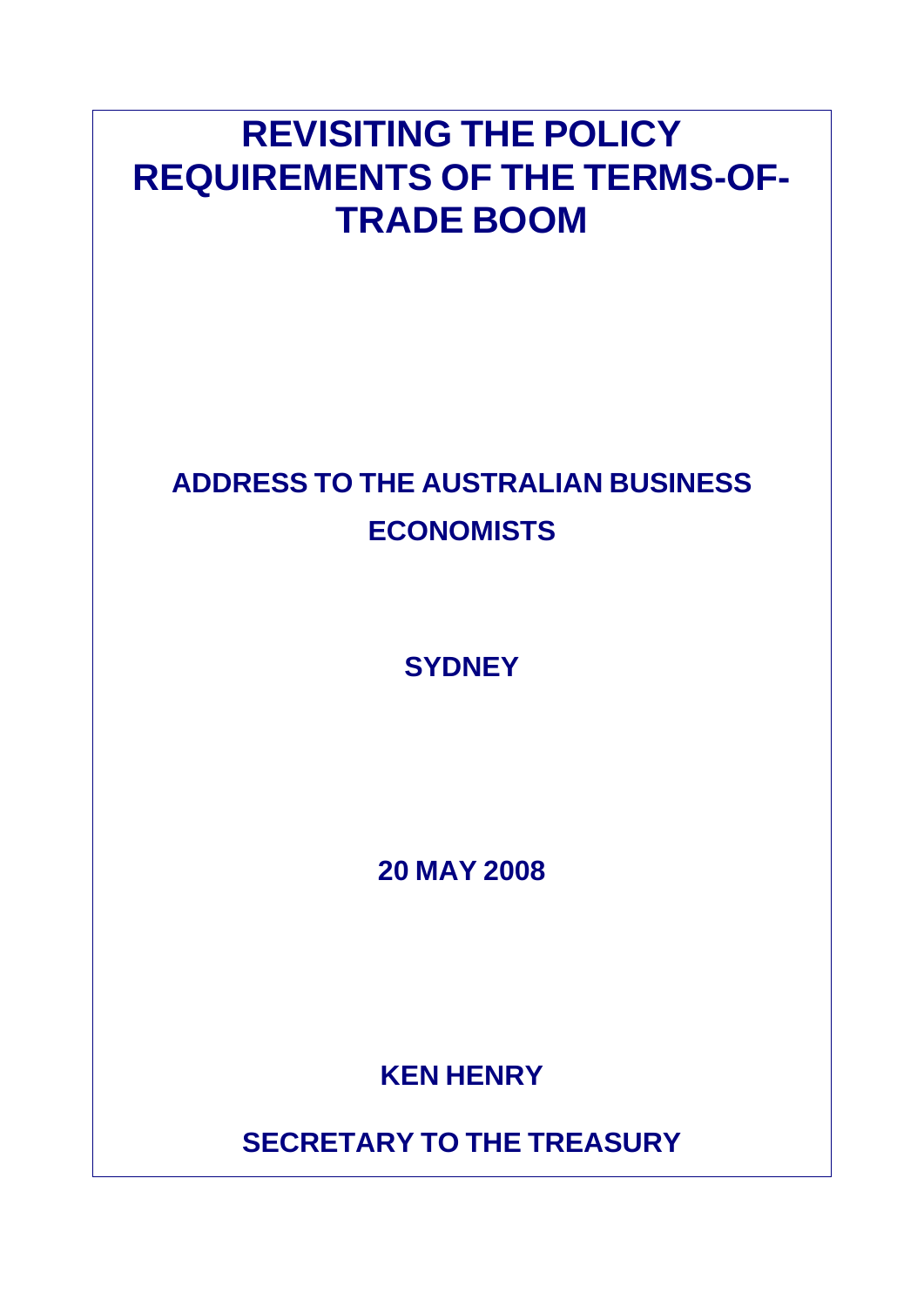## **REVISITING THE POLICY REQUIREMENTS OF THE TERMS-OF-TRADE BOOM**

A couple of years ago in addressing this group I spoke at some length about the macroeconomic and structural adjustments that might confront the Australian economy if the terms-of-trade boom we were then observing turned out to be sustained for some meaningful period of time.

Today, I think we can agree that the period of time over which we have been experiencing heightened terms‐of‐trade is meaningful in both a macroeconomic and structural sense. Moreover, the terms-of-trade are considerably higher today than they were when I addressed that topic a couple of years ago.

Today, I want to return to a discussion of the policy requirements of our terms‐ of-trade boom. While I will have something to say about structural, or microeconomic, policy requirements, I will spend most of my time today on macroeconomic policy, and quite a lot of that on monetary policy.

One reason for this focus is that there has been some questioning in recent times of the appropriateness of the inflation targeting regime for monetary policy that was adopted by the Reserve Bank in the early 1990s; that is, the policy rule that targets inflation of two to three per cent on average over the cycle. Given the significant contribution that the conduct of monetary policy has made to our relatively strong macroeconomic performance in the period since the adoption of that particular monetary policy framework, the fact of this questioning is quite peculiar. And today I want to explain why it is seriously misguided.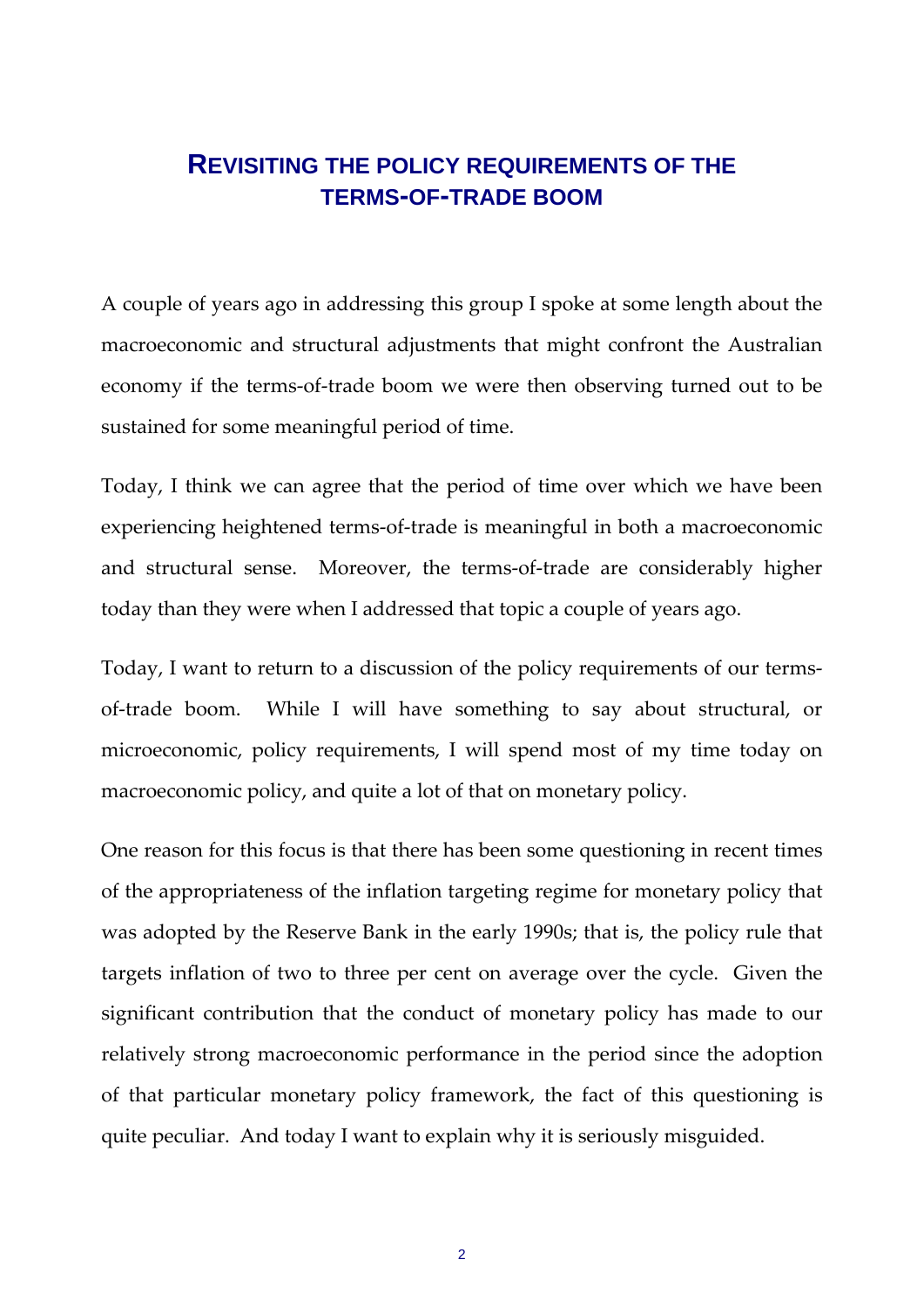## **1. IMPORTED INFLATION**

Those arguing that the inflation targeting regime has outlived its usefulness draw attention to what is often called 'imported inflation': strong increases in global food, energy and minerals prices are contributing to inflationary pressures in all countries; there is little that the Reserve Bank of Australia can do to reduce global inflationary pressures; and efforts to reduce domestic demand to 'compensate' for imported inflation, and so achieve the inflation target, will simply drive the domestic economy into recession. That language puts the argument in rather stark terms, but I don't think it does it any injustice.[1](#page-2-0)

Indeed, some commentators and analysts are speculating that the world might currently be experiencing precisely the sort of supply‐shock that will not only put an end to the relatively benign period of low inflation and strong growth that has characterised the period since emergence from the recession of the early 1990s, but also put an end to inflation targeting.

This somewhat iconoclastic speculation is a serious matter for macro policy people.

In a very readable overview of the state of inflation targeting presented to the August [2](#page-2-1)004 RBA conference, Ken Kuttner<sup>2</sup> referred to Olivier Blanchard's

<span id="page-2-0"></span><sup>&</sup>lt;sup>1</sup> A confusion about policy rules has appeared in some recent press commentary on inflation targeting. Our framework is a framework of constrained discretion. It is not an instrument rule; it is not a Taylor rule, or indeed any other sort of instrument rule. In implementing the target, there is no attempt to derive, in a mechanical way, an optimal setting for the policy interest rate.

<span id="page-2-1"></span><sup>&</sup>lt;sup>2</sup> Kenneth N Kuttner (2004), 'A snapshot of inflation targeting in its adolescence', *Proceedings of a Conference on The Future of Inflation Targeting*, Economic Group, Reserve Bank of Australia, Sydney, pp.6‐42.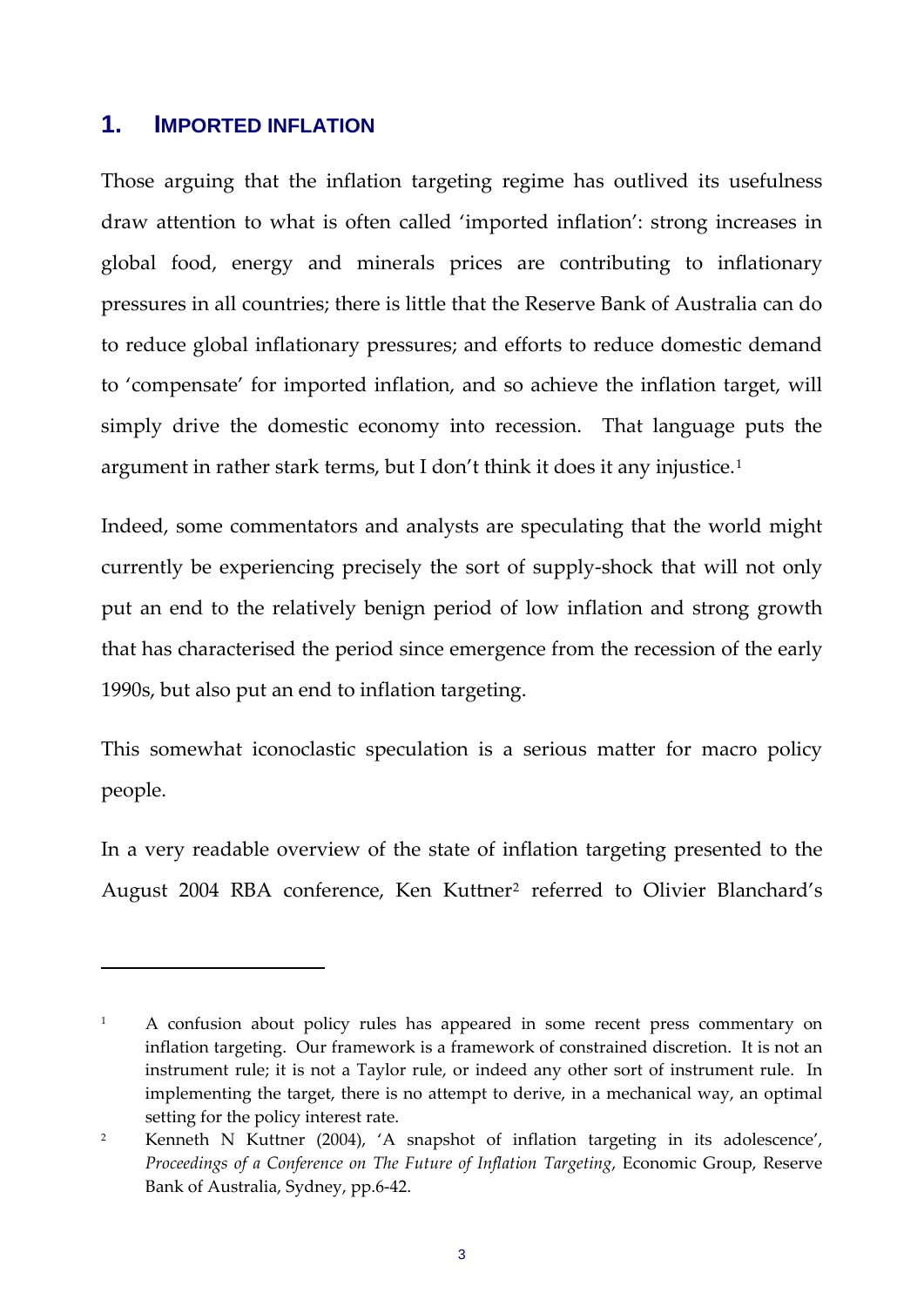observation<sup>[3](#page-3-0)</sup> that the intellectual basis for inflation targeting 'rests on the "divine" coincidence" that stabilising inflation is equivalent to stabilising output around its natural level'. Thus, inflation targeting is valuable not simply because it encourages a focus on price stability, but because macroeconomic price stability is associated with desirable real economy outcomes, notably in respect of output and employment.

In pondering the future of inflation targeting, Kuttner had this to say: '(Inflation targeters) have … been lucky. Aside from the occasional financial panic, the 1990s were a relatively quiescent decade, more or less free of supply‐side disturbances such as the persistent oil price shocks and productivity slowdowns of the 1970s. Moreover, to the extent there *have* been supply shifts, they have generally been favourable, combining higher growth and lower inflation. Thus, a benign economic environment has allowed (inflation targeters) to finesse the more difficult policy issues. Reality has obeyed Blanchard's 'divine coincidence', in other words. The good luck will inevitably run out, however, and adverse cost-push shocks are sure to appear at some point.<sup>'[4](#page-3-1)</sup>

Is that what the world is now experiencing? Is the developed world looking at a 1970s style supply shock? And is this the sort of shock that will put an end to the efficacy of inflation targeting?

<span id="page-3-0"></span><sup>3</sup> Olivier Blanchard (2003), 'Comments on Jiri Jonas and Frederic Mishkin's "Inflation targeting in transition economies: experience and prospects"', paper presented at the NBER Conference on Inflation Targeting, Florida, 25 January. Cited in Kuttnet (2004), op. cit.

<span id="page-3-1"></span><sup>4</sup> Kuttner (2004), p. 38.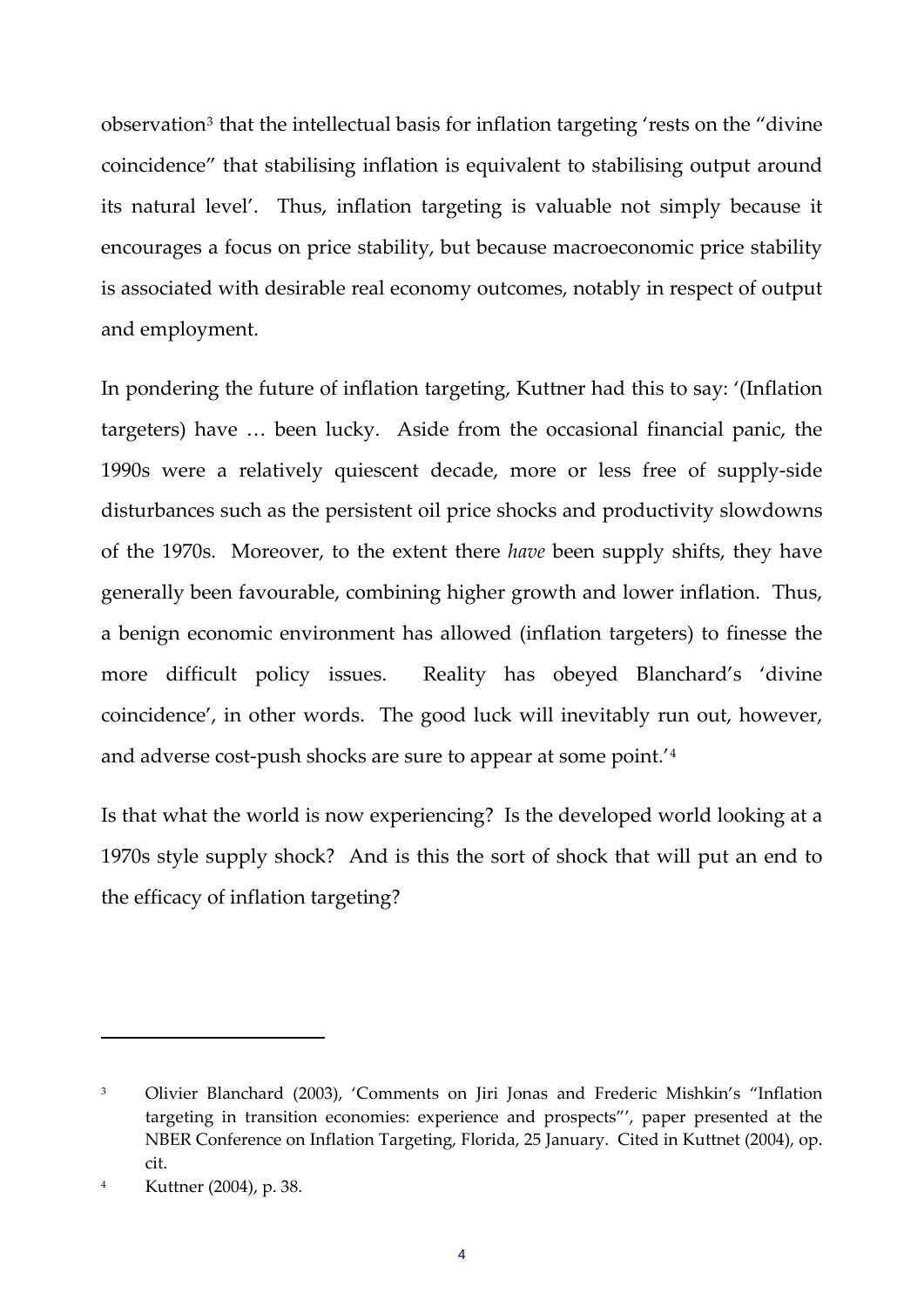Well, it is certainly true that global prices have been rising quite strongly, as Chart [1] shows.



Source: IMF World Economic Outlook, April 2008.

Global increases in the prices of food, energy and minerals, in particular, have been reflected in strong growth in the foreign currency prices of our commodity exports (see Chart [2], which records the average price of our commodity exports in SDR units).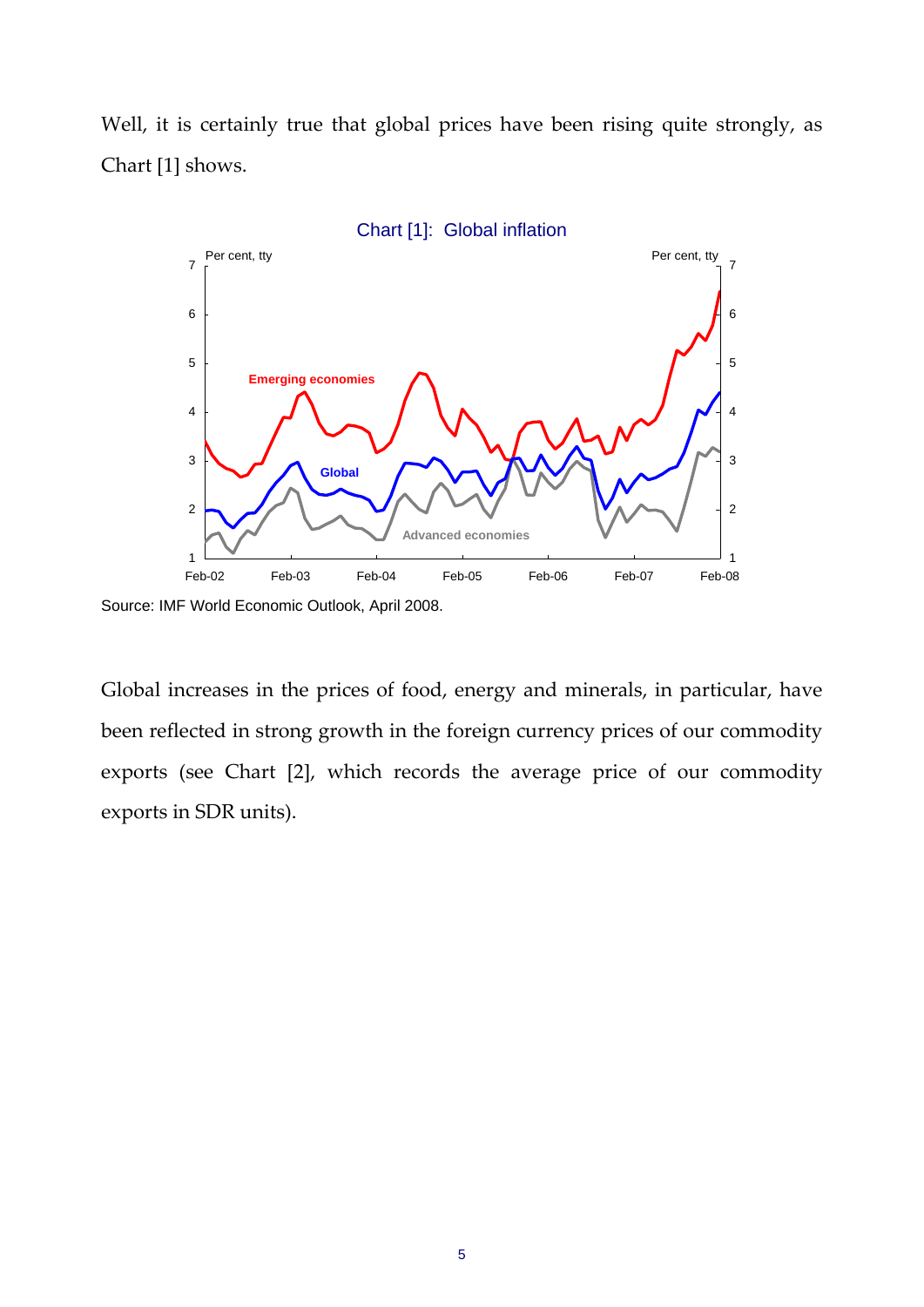

Source: Reserve Bank of Australia.

To state a tautology, those price increases are the consequence of global demand growth outstripping global supply growth at prevailing prices. Principal among the various demand factors is the continuing rapid growth of China and India. Among the more important supply factors, one could list our own prolonged drought and the United States' biofuel subsidies affecting global grain supplies; and, perversely, flooding in a number of countries, including our own, affecting global coal supplies. My guess is that the supply side factors at play here are rather less structural – that is, rather less permanent – than the demand side factors, although the United States biofuel program has some worrying signs of structural policy misadventure. If that is the case, then the present global price pressure is more the consequence of strong growth than, as in the 1970s, a negative, growth-destroying, shock to the cost base of the developed world.

But the iconoclasts certainly are correct to note that global prices are rising. And it may also be true that these global price increases are exerting upward pressure on Australian prices. That effect does not appear to be coming through strongly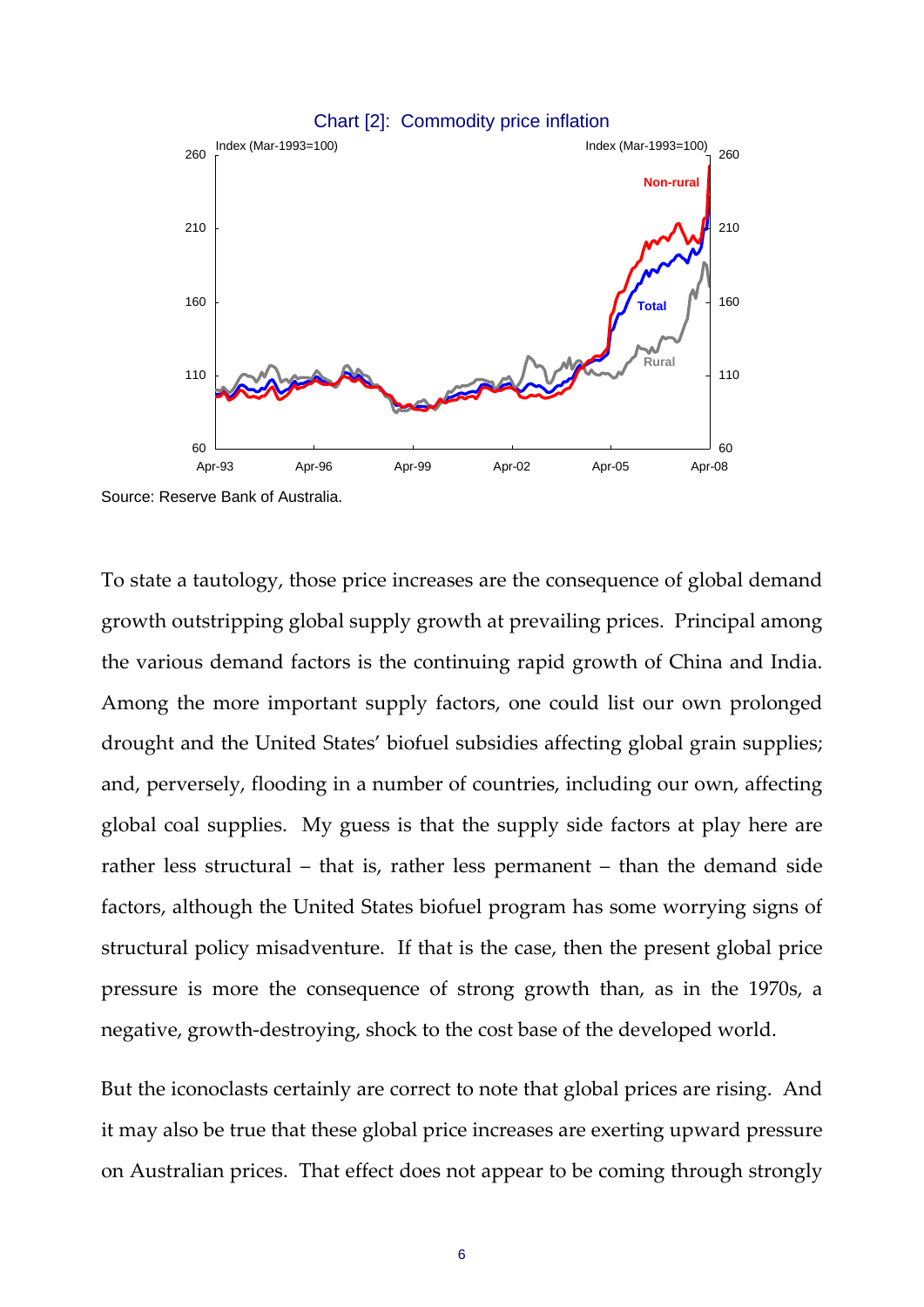in import prices, however. Chart [3] presents, for the period from the March Quarter 1993 to the March Quarter 2008, the CPI and the \$A import price indices for food and beverages and for consumption goods. In the last quarter, the prices of food imports have increased strongly, but that has not been the experience of imports of consumption goods in general. Clearly, the behaviour of the CPI cannot be explained by higher prices of consumption goods imports.



Note: Import price data are implicit price deflators from the Balance of Payments. March quarter 2008 import price data are estimates based on the International Trade Price Indexes. Source: ABS Catalogue Numbers 5302.0, 6401.0, 6457.0 and Treasury.

Of course, higher global prices are feeding through into domestic consumer prices in other ways. For example, the prices of fuels and lubricants affect just about all consumer prices indirectly. And, as Chart [4] shows, the prices of imported fuels and lubricants have been growing at a much faster rate than the CPI in recent years. I'll say more about these effects in a moment.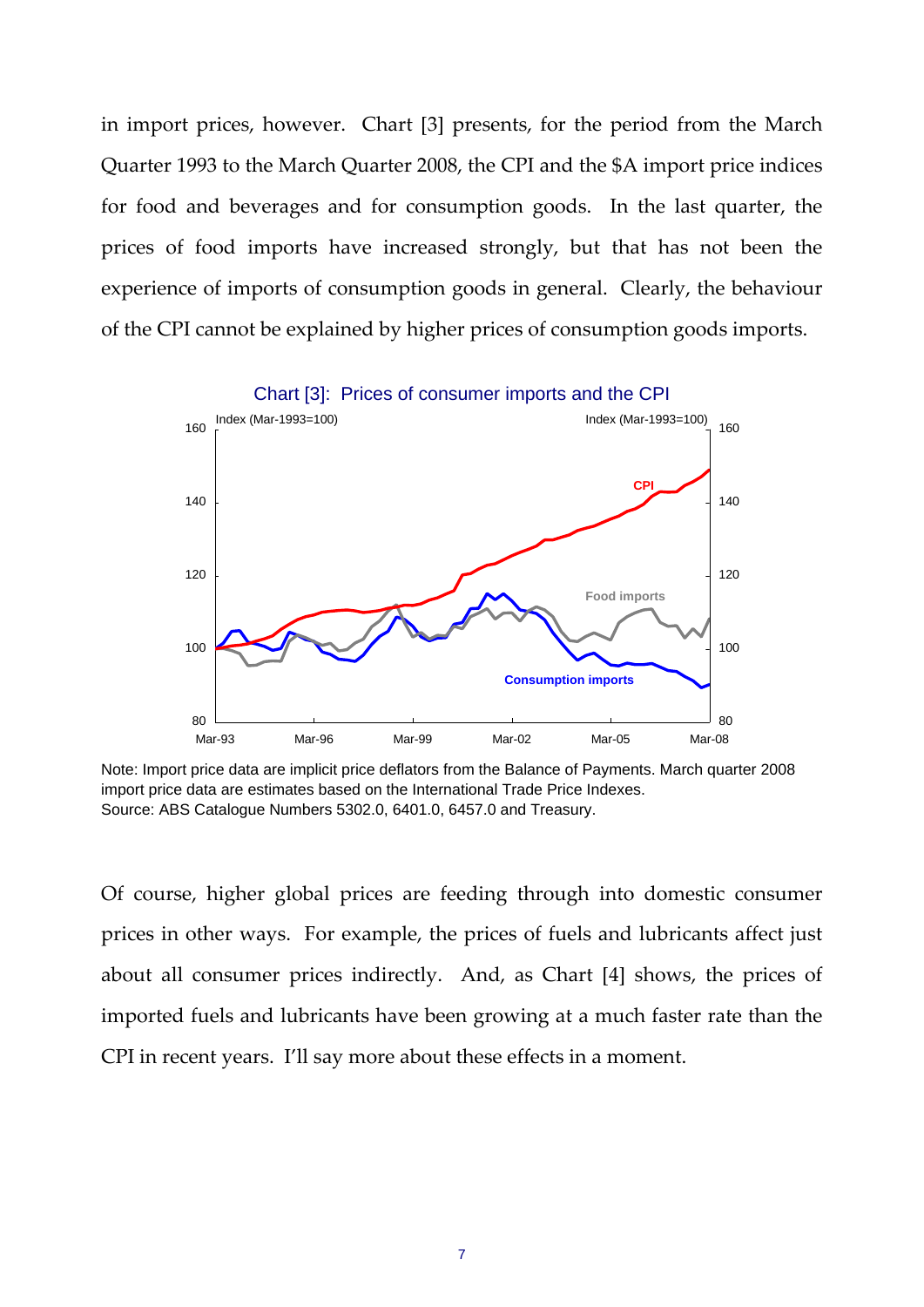

Chart [4]: Prices of fuel and lubricant imports and the CPI

Note: Import price data are implicit price deflators from the Balance of Payments. March quarter 2008 import price data are estimates based on the International Trade Price Indexes. Source: ABS Catalogue Numbers 5302.0, 6401.0, 6457.0 and Treasury.

Finally, those questioning the appropriateness of our inflation targeting regime are right in saying that there is very little that the RBA could do to address the various demand and supply factors that are affecting global prices.

In summary then, it is that case that commodity prices globally are increasing, those price increases may be feeding into domestic consumer prices (though the evidence for this is weak), and there is nothing the RBA can do to affect global demand and supply.

But those observations do not constitute a case for discarding our inflation targeting regime.

## **2. THE CASE FOR HAVING AN INFLATION TARGET**

Our inflation target permits non‐negligible prices growth over time, it allows for cyclical variability, and it has 'soft edges'. These design features are deliberate.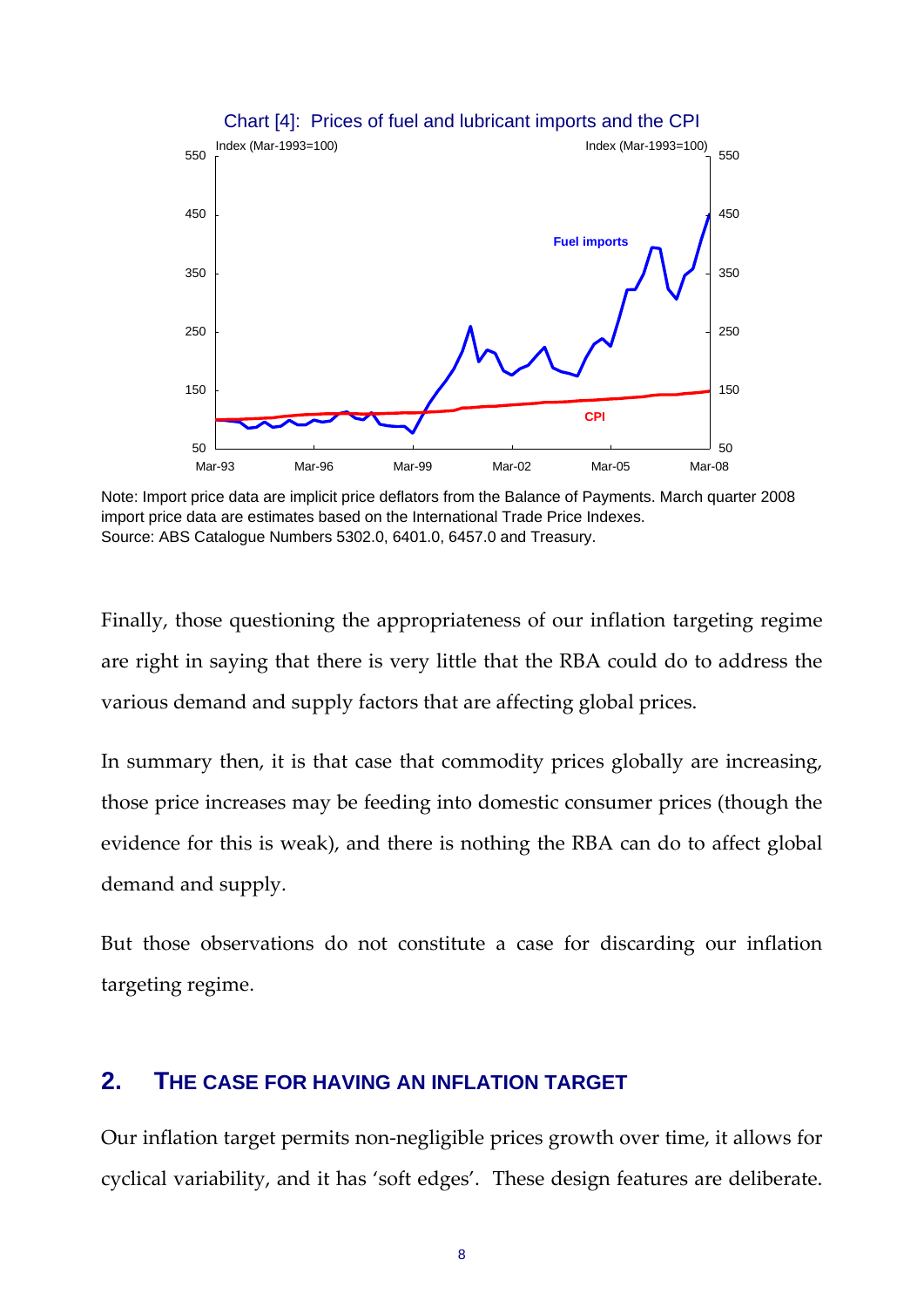They were not adopted lightly. Australian authorities recognised that the Australian economy would, from time to time, be subject to external shocks that could, over time, undermine the value of tighter, harder edged targets. It is undoubtedly the case that the current acceleration in global commodity prices is out in the tail of the distributions of probable shocks that were in the minds of those authorities in the early 1990s. But it is also true, I would suggest, that the inflation targeting regime has handled, far better than they might have imagined, other external shocks, including the Asian financial crisis and a pronounced economic downturn in the early years of this decade in much of the industrialised northern hemisphere.

The case for having a medium‐term monetary policy target is that it helps to anchor inflation expectations. Anchoring inflation expectations is especially important when the economy is growing strongly and when it is being hit by external shocks to domestic prices. Without a secure anchor, an increase in the level of consumer prices, for whatever reason, might feed into wage claims and generate a costly wage‐price spiral; we've seen such things before.

The benefit of having well anchored inflation expectations is illustrated in Chart [5], which presents a naïve Phillips Curve for the period from the June quarter 1994 to the March quarter 2008. The recovery from the early 1990s recession was slow to emerge, but by 1994 the economy was growing strongly. And that strong growth was fuelling inflation. The acceleration in consumer prices evident from the June quarter 1994 was halted by a monetary tightening that saw the cash rate lifted from 4.75 per cent to 7.5 per cent by December 1994; by 275 basis points in four months. The extent to which that decisive action helped to anchor inflation expectations is illustrated by the fact that the increase in consumer prices associated with the introduction of the GST in mid 2000 was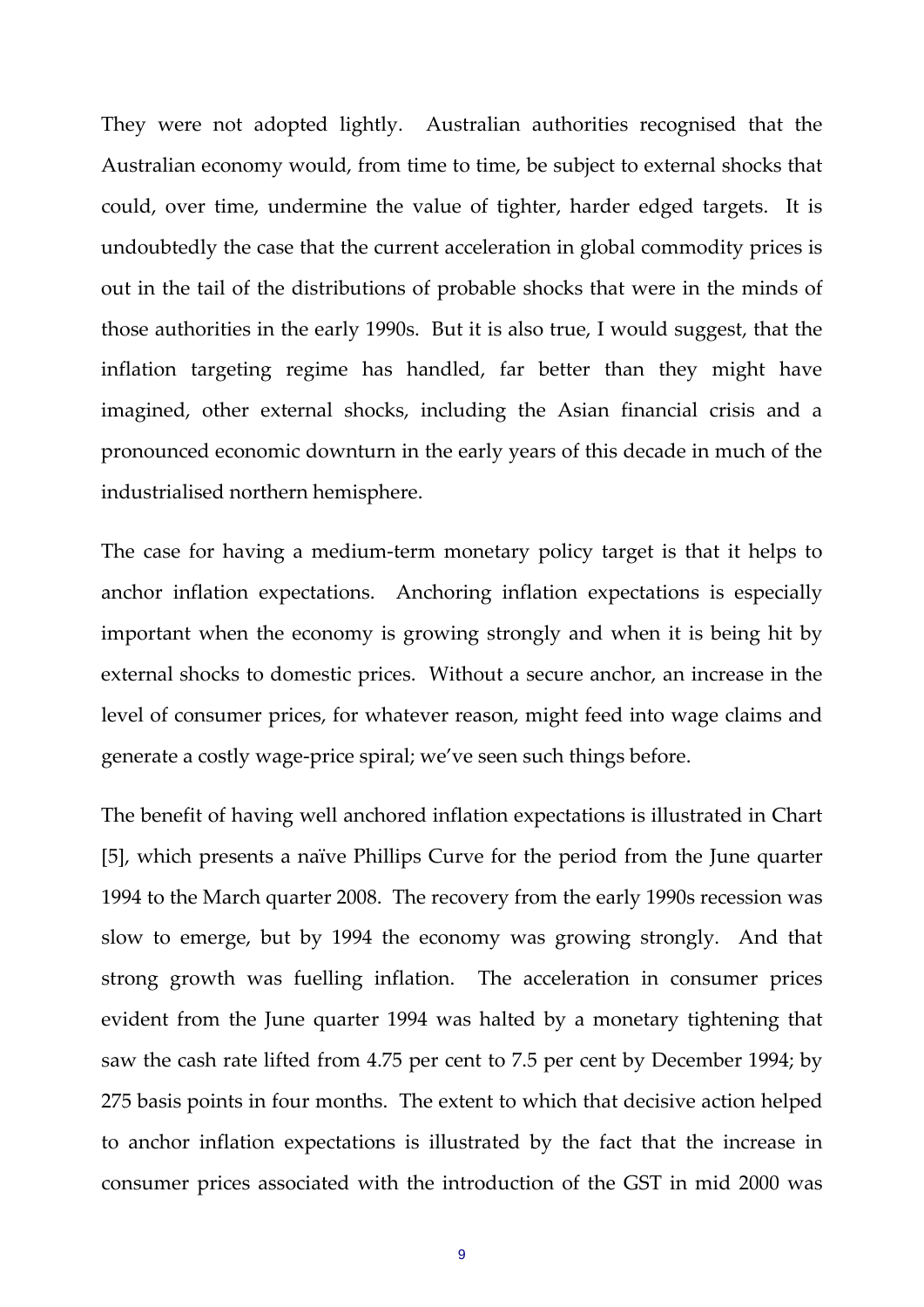only temporary. As this decade has unfolded, the unemployment rate has continued to fall without the inflationary consequences of earlier decades.



Source: ABS Catalogue Numbers 6202.0, 6401.0, Reserve Bank of Australia and Treasury.

Our inflation targeting regime has served us well.

It is possible that its critics would concede this much: the history is pretty good; it's the future we should be worried about. And there is a bit to be worried about. Present macroeconomic circumstances are as testing as anything we've seen since the mid to late 1980s. But frameworks designed to anchor expectations will not be successful if they are put aside the moment they are tested. It is in testing times that they do their work. That much should be self‐ evident.

So the argument for discarding our inflation targeting regime can't just be that things are getting tough; it must be that, in present circumstances, the framework prescribes the wrong monetary policy settings.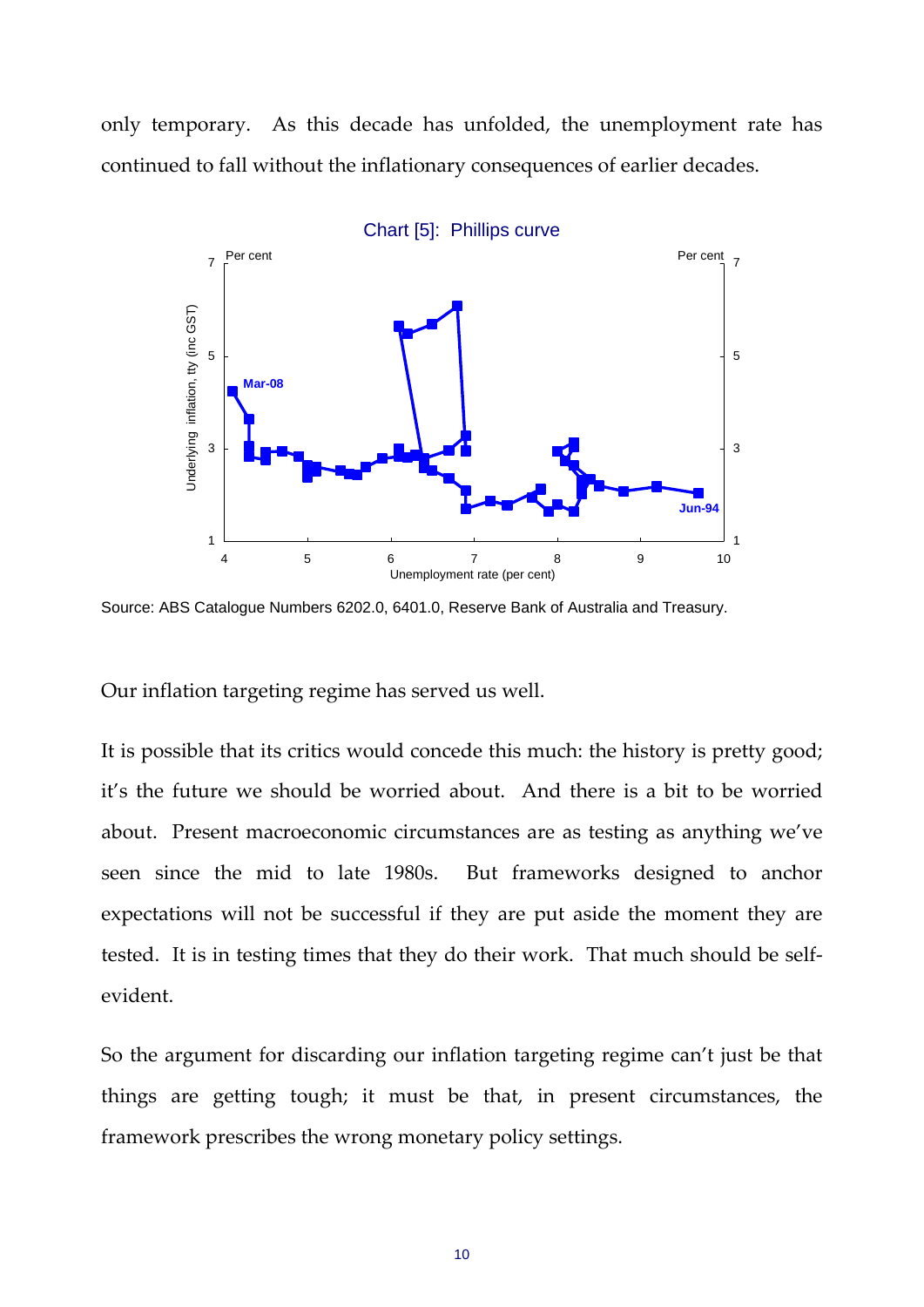This argument should be rejected.

## **3. THE SHOCK HITTING THE AUSTRALIAN ECONOMY**

It is somewhat misleading to describe as 'imported inflation' the impact on Australian prices of higher global prices for cereal grains, coal and iron ore. Were that a natural description of the impact of those higher prices, we would be experiencing a worsening of our terms-of-trade. Certainly, as Chart [6] shows, that has been the experience of most industrial economies. But as Chart [6] also shows, Australia, like Norway, and to a much lesser extent Canada, is living with an extraordinary terms‐of‐trade boom.



Chart [6]: Terms of trade: selected industrialised economies

Note: December quarter 2007 data are forecasts. Source: OECD Economic Outlook No. 82.

Indeed, as Chart [7] shows, it is a boom that is beginning to rival that associated with the Korean War when wool prices almost tripled in two years.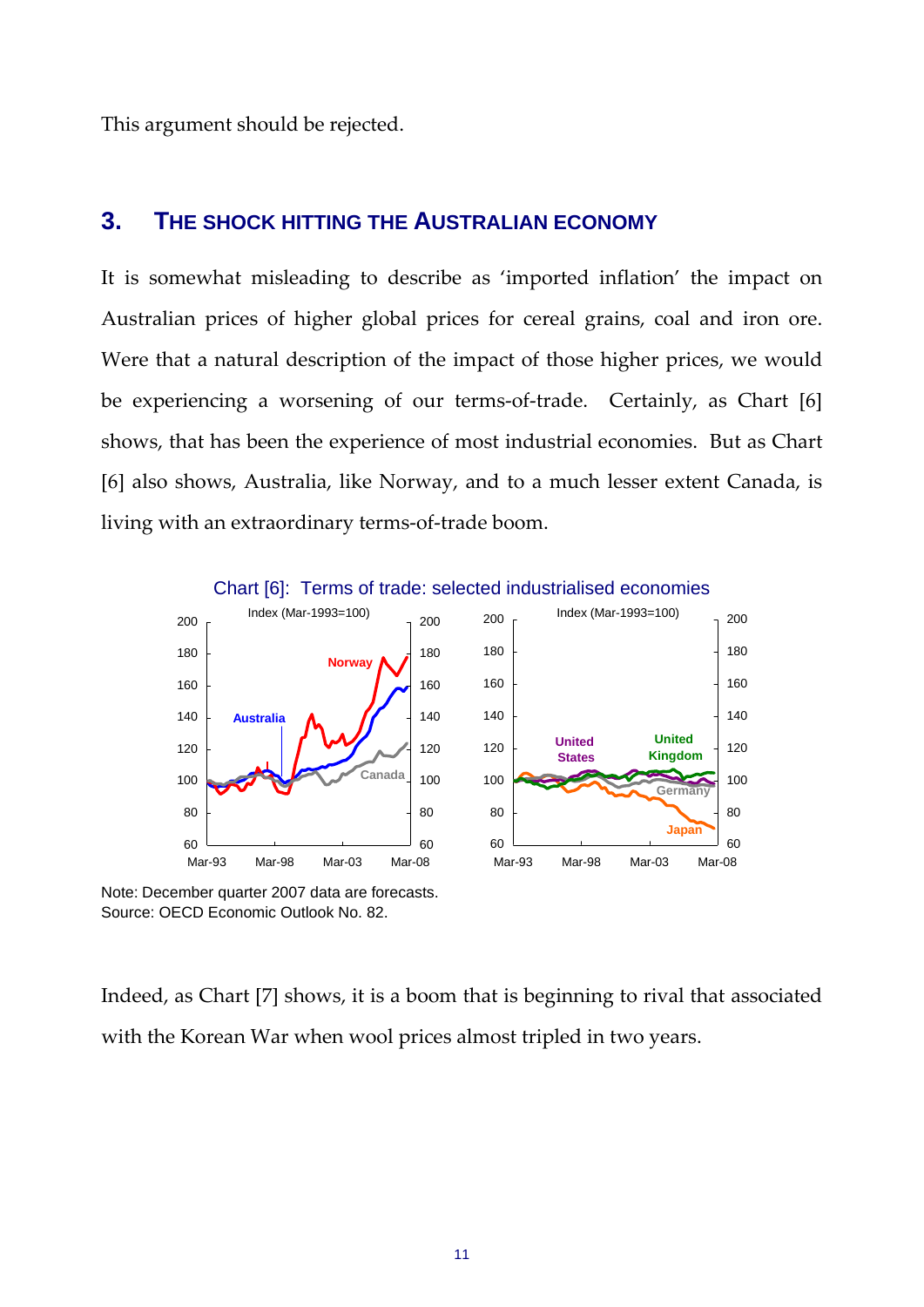

Source: ABS Catalogue Number 5302.0, Reserve Bank of Australia and Treasury.

In the case of most industrial economies, cereal grains, energy and minerals are net imports and therefore feature in the *denominator* of their terms‐of‐trade. In Australia's case, however, these things are largely net exports, and therefore feature in the *numerator* of our terms-of-trade. Now, ignoring for the moment any change in the exchange rate and any impact of induced changes in domestic supply and demand conditions, an increase in the global prices of these products, whether they appear in the numerator or denominator of the terms‐of‐ trade, will generally have an autonomous positive impact on domestic prices. But in respect of the risks posed for inflation, it matters quite a lot whether the price increases are coming through the numerator or denominator of the termsof‐trade.

### **4. DIRECT PRICE IMPACTS**

In national accounting terms, imports enter into consumption directly and they feed into the consumer prices of domestically produced goods and services to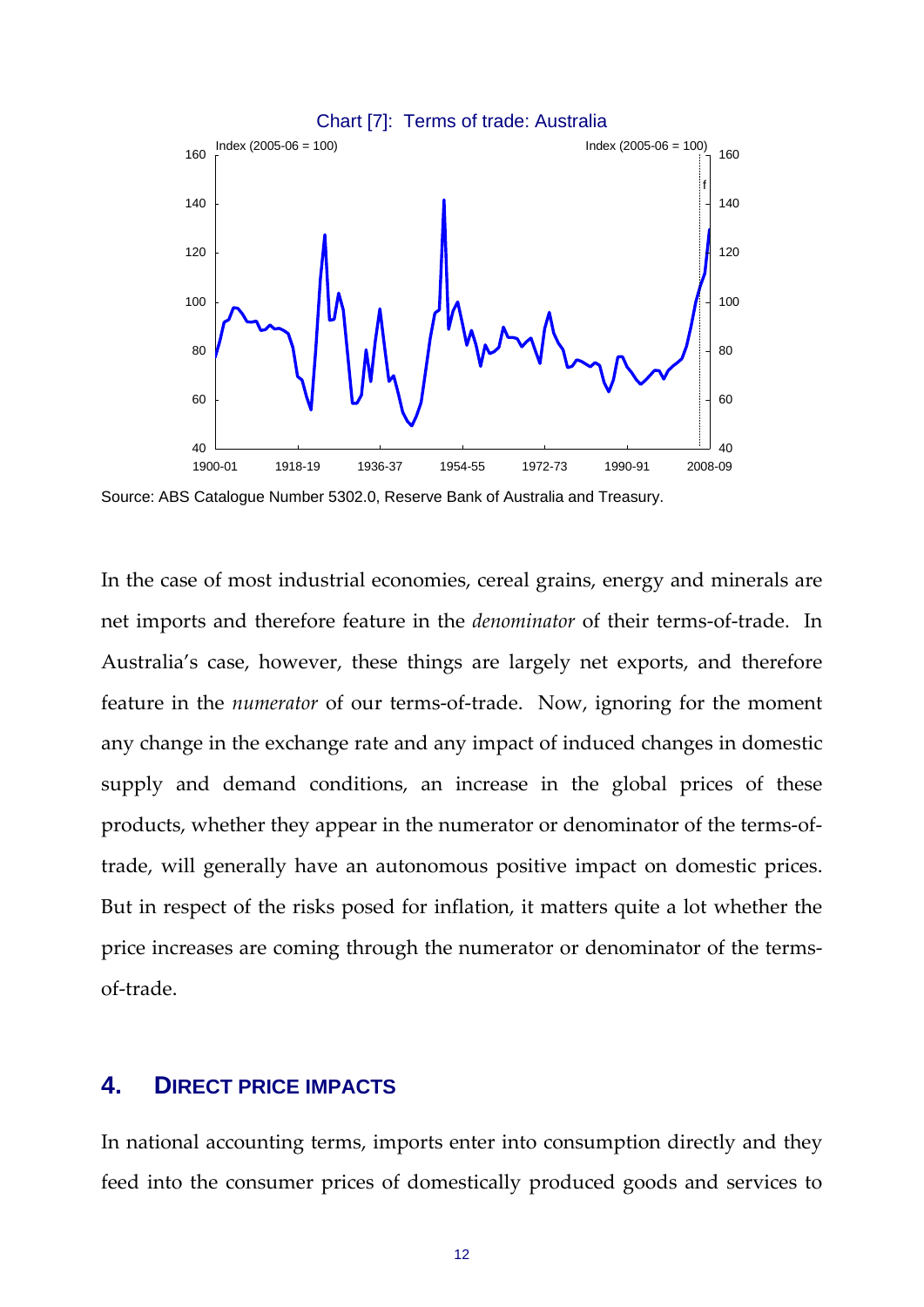the extent they are used as intermediate inputs. By definition, exports can do neither of these things. But 'exportables' can. And, in the absence of export taxes and similar interventions, the domestic prices of exportables (that is, goods and services of which at least part of the output is exported) will match their global prices expressed in the same currency. Hence, ignoring exchange rate and other induced effects, to the extent these goods and services are used as intermediate inputs to domestic production, an increase in their global prices will also raise the consumer prices of domestically produced goods and services.

These price effects are fairly mechanical. There are other, less mechanical, but no less important, effects that need also to be considered. These effects relate to the exchange rate, the rewards to the primary factors of production, especially labour, and the impact on domestic final demand.

### **5. EXCHANGE RATE ADJUSTMENT**

When global prices of our imports rise, the nominal exchange rate might normally be expected to depreciate, amplifying the impact on domestic prices. But when the global prices of our exports rise, the capital account of the balance of payments will usually strengthen on an expectation of a higher yield on \$A denominated assets. The nominal exchange rate will appreciate. And that exchange rate appreciation will attenuate the domestic price impact of the higher export prices referred to above. This has been our experience (see Chart [8]): especially in the last two years, the gap between global commodity prices and commodity prices in \$A terms has been widening. Even so, the exchange rate appreciation has not been nearly large enough to prevent the \$A price of our commodity exports from increasing strongly.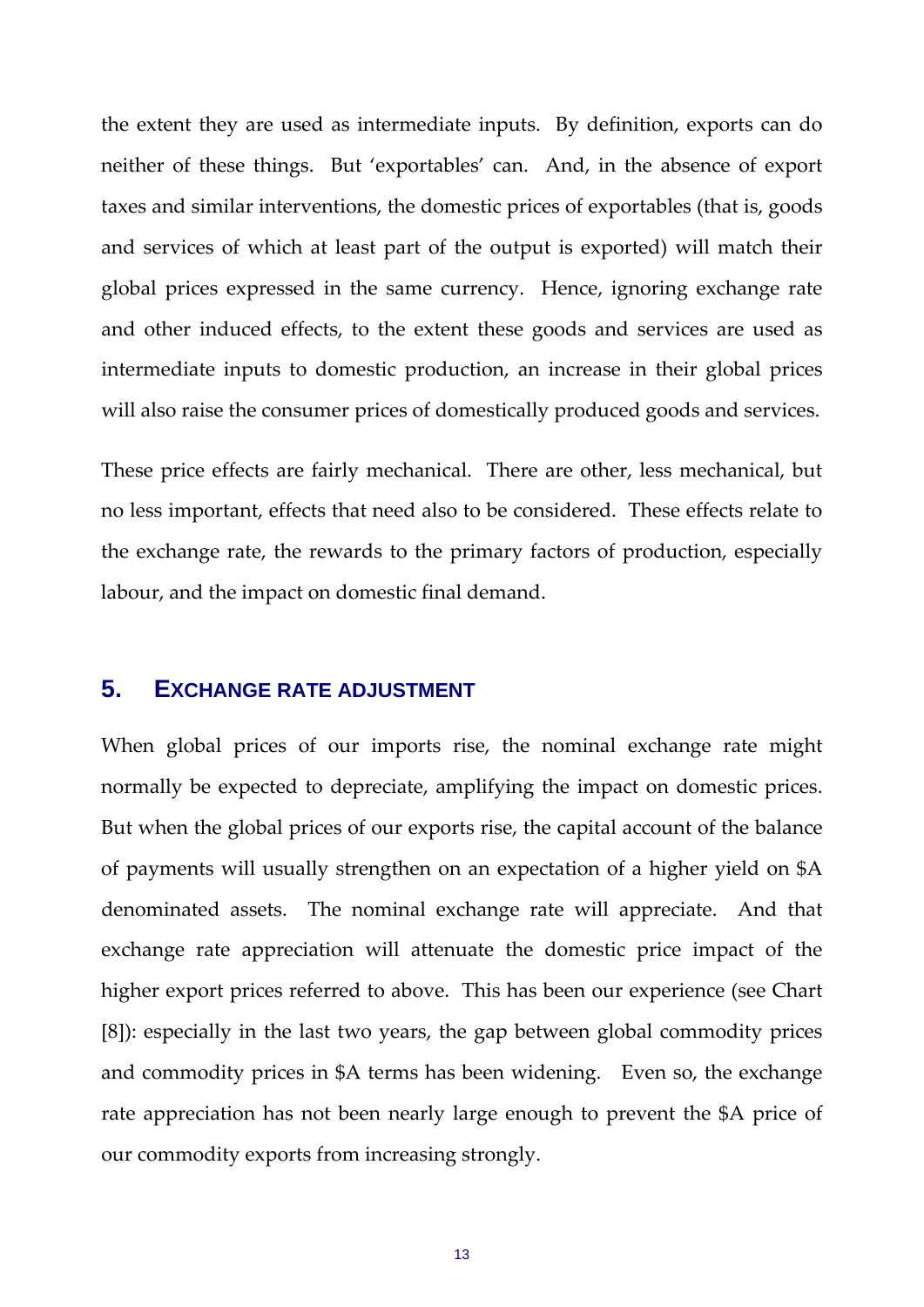

#### Chart [8]: Commodity prices in international and domestic prices

Source: Reserve Bank of Australia.

The appreciation of the \$A has, however, put downward pressure on the price of imports, including (as Chart [3] illustrated) imports of consumption goods. This is one way in which a floating currency redistributes, from shareholders in resource companies to Australian households, some of the real income effect of higher export prices. I'll come to those real income effects in a moment.

#### **6. LABOUR MARKET ADJUSTMENTS**

The increase in the \$A price of commodity exports permits higher wages to be offered in the commodity exporting sectors of the economy, and also in sectors complementary with commodity exporting; principally mining construction, mining services and mining-related manufacturing. Given that our resource endowments are not uniformly distributed across the Australian continent, there will be a geographic dimension to wages growth. Chart [9] shows that, over the period in which commodity prices have grown strongly, the resource‐rich states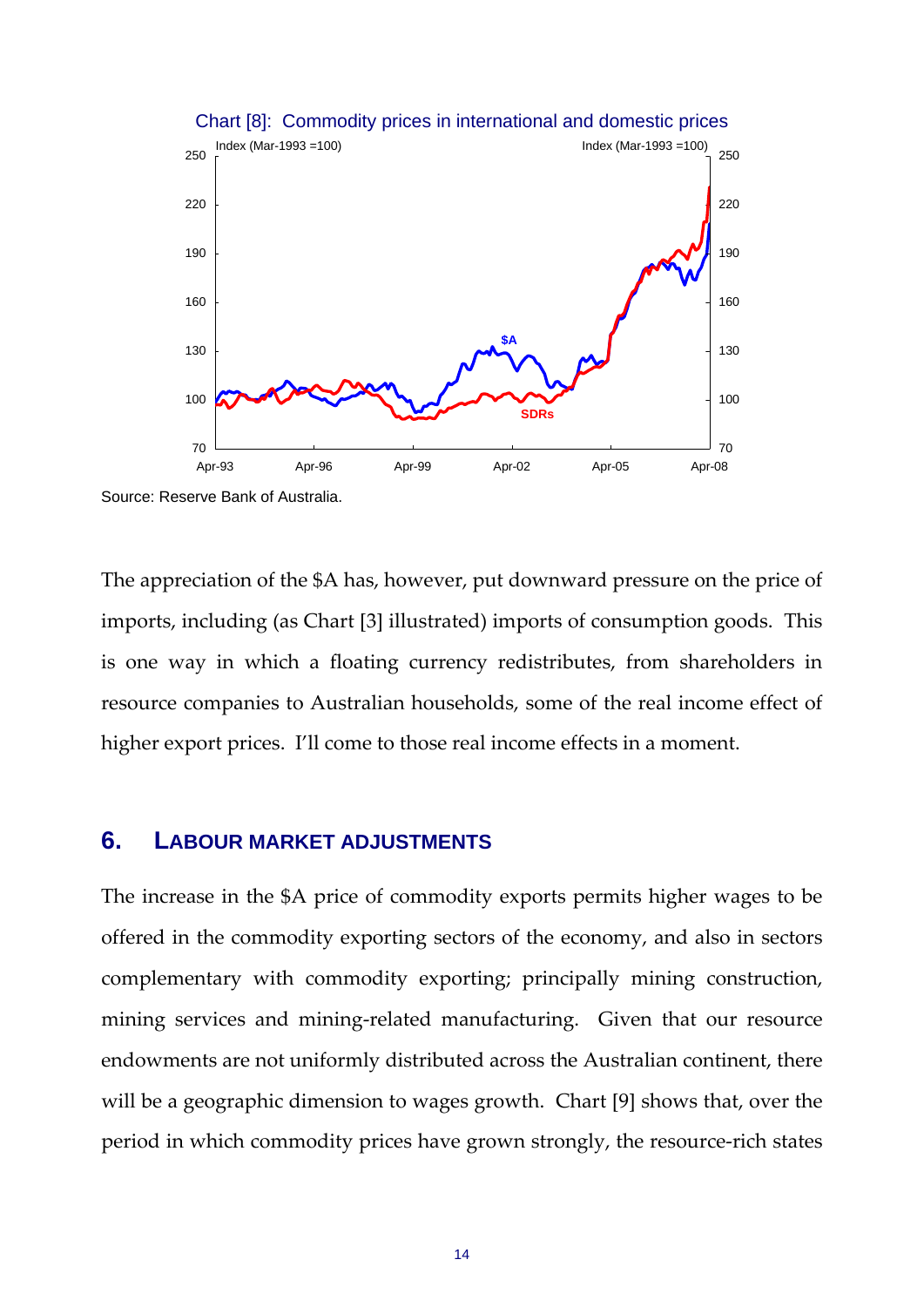of Queensland and Western Australia have experienced considerably stronger wages growth.



Source: ABS Catalogue Number 6345.0.

Wage increases for labour that is of value to enterprises in the mining and construction sectors help facilitate the sectoral reallocation of labour: these sectors, having benefited from output price increases, can afford to pay the higher wage rate, and they draw labour away from those sectors that have not had output price increases.<sup>[5](#page-14-0)</sup> This is a straightforward instance of the price mechanism allocating a scarce resource. On this topic, it's worth recalling the 1929 comment of Professor Edward Shann, then of the University of Western Australia, who said that "…the higgling of the market is a sanction of economic wisdom more prompt, delicate and potent in its operation than any rewards or

<span id="page-14-0"></span><sup>&</sup>lt;sup>5</sup> Employment in those other sectors has to fall in order that the marginal product of labour increases to match the higher real wage rate (assuming a diminishing marginal product of labour, of course). For simplicity, this discussion ignores the general equilibrium impacts on capital intensities that act to reduce labour's marginal product in all sectors.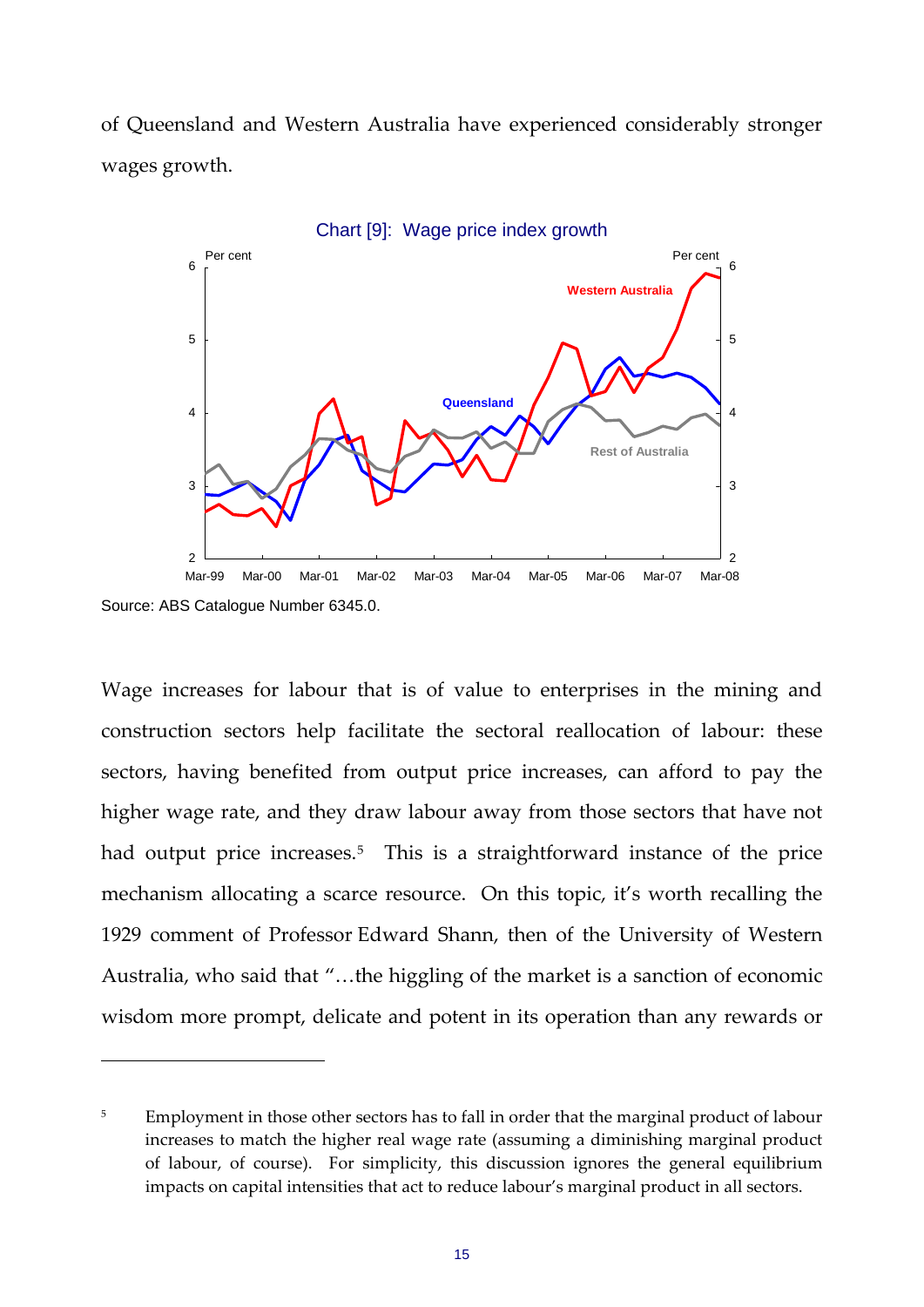penalties that are within the slow reach of an over-burdened judge or commission."[6](#page-15-0) Shann was, of course, taking a less than subtle swipe at the decisions of the Commonwealth Court of Conciliation and Arbitration which had laid the groundwork for Australia's highly centralised wage setting system, but his point that flexible relative wages are a necessary ingredient in an economy's ability to adjust successfully to shocks is correct.

As a general rule, macroeconomic policy should not compromise the price mechanism, including in labour markets, playing such a role. But large structural adjustments can pose risks for macroeconomic policy. This was especially the case when we had significant structural rigidities in our labour markets. The most problematic labour market rigidities were those that predated enterprise bargaining, operating through judicial or administrative mechanisms to spread wage increases generally across the economy, to occupational categories for which aggregate demand had not increased (more accurately, for which there had been no increase in the value of marginal product), and to regions from which labour was slow to move. The consequence was not only inflation, but also unemployment.

It might seem perverse that a positive demand shock can produce unemployment. If the labour market is highly flexible, and labour is highly mobile geographically, it shouldn't. But we know that it can happen if wage setting arrangements are overly centralised, as they were in the 1970s when we last had a significant increase in our terms‐of‐trade.

<span id="page-15-0"></span><sup>6</sup> Edward Shann (1930), 'Economic control', *Bond or Free?*, Angus & Robertson, Sydney, p.36.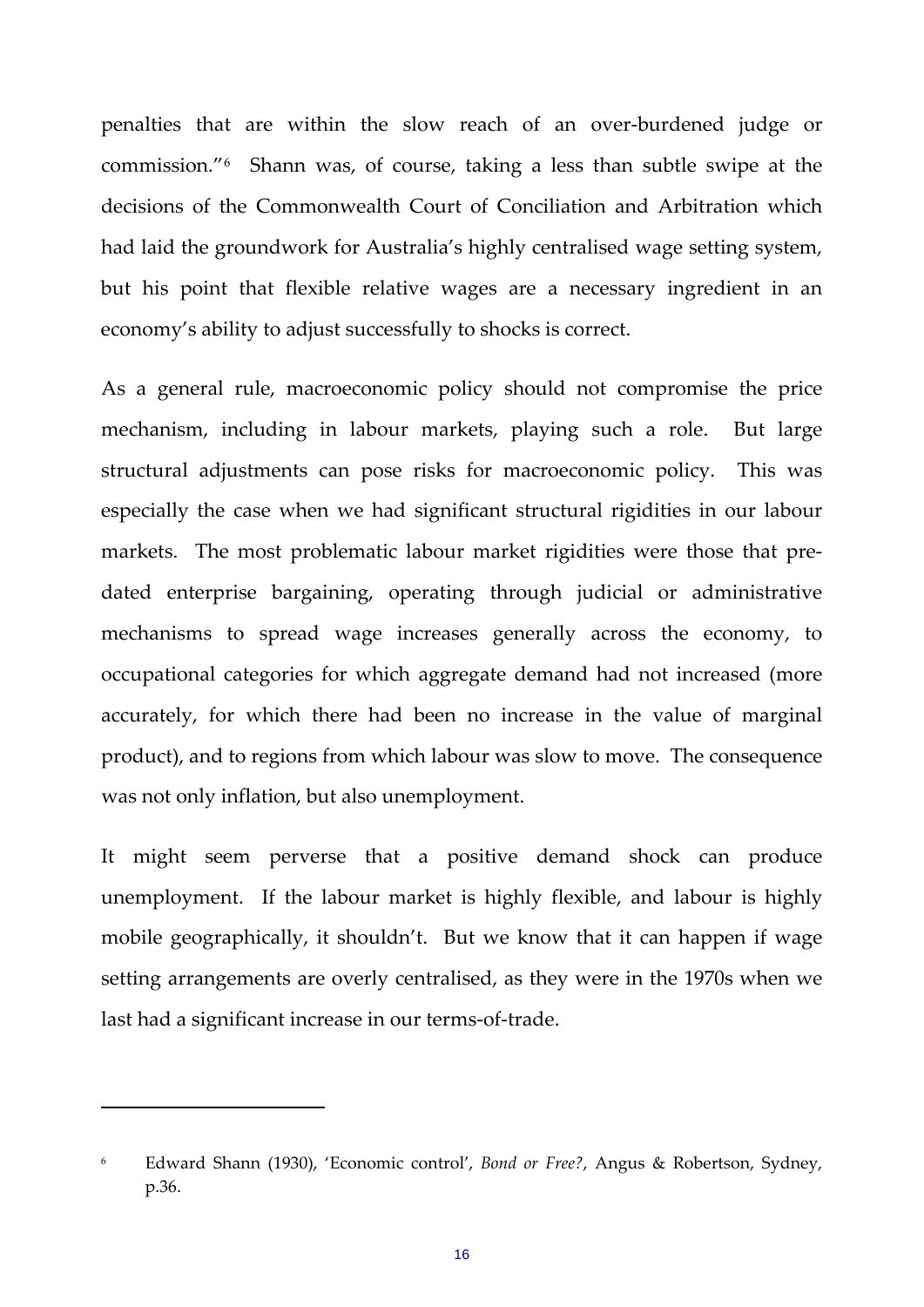Fortunately, the Australian labour market today is very different from that of the 1970s. But the poor macroeconomic outcomes of that earlier period provide a potent reminder of the importance of maintaining flexible, enterprise‐based bargaining arrangements that are sensitive to occupational and regional differences in labour demand.

The importance of relative wage flexibility among occupational groups is well accepted these days. But what about regional wage differentials? What matters here, as I have noted already, is the degree of labour mobility. Eventually, labour of a particular quality that is inter‐sectorally mobile should command the same reward in all places – with appropriate adjustment for sector-specific 'disutilities', of course. But there is some evidence that Australian labour is not sufficiently mobile to compress regional wage differentials within a period of several years.

Chart [10] shows that much of the pick‐up in average rates of employment growth in Western Australia and Queensland over the past three years has come from higher rates of labour force participation and lower unemployment rates, rather than from faster growth in state populations.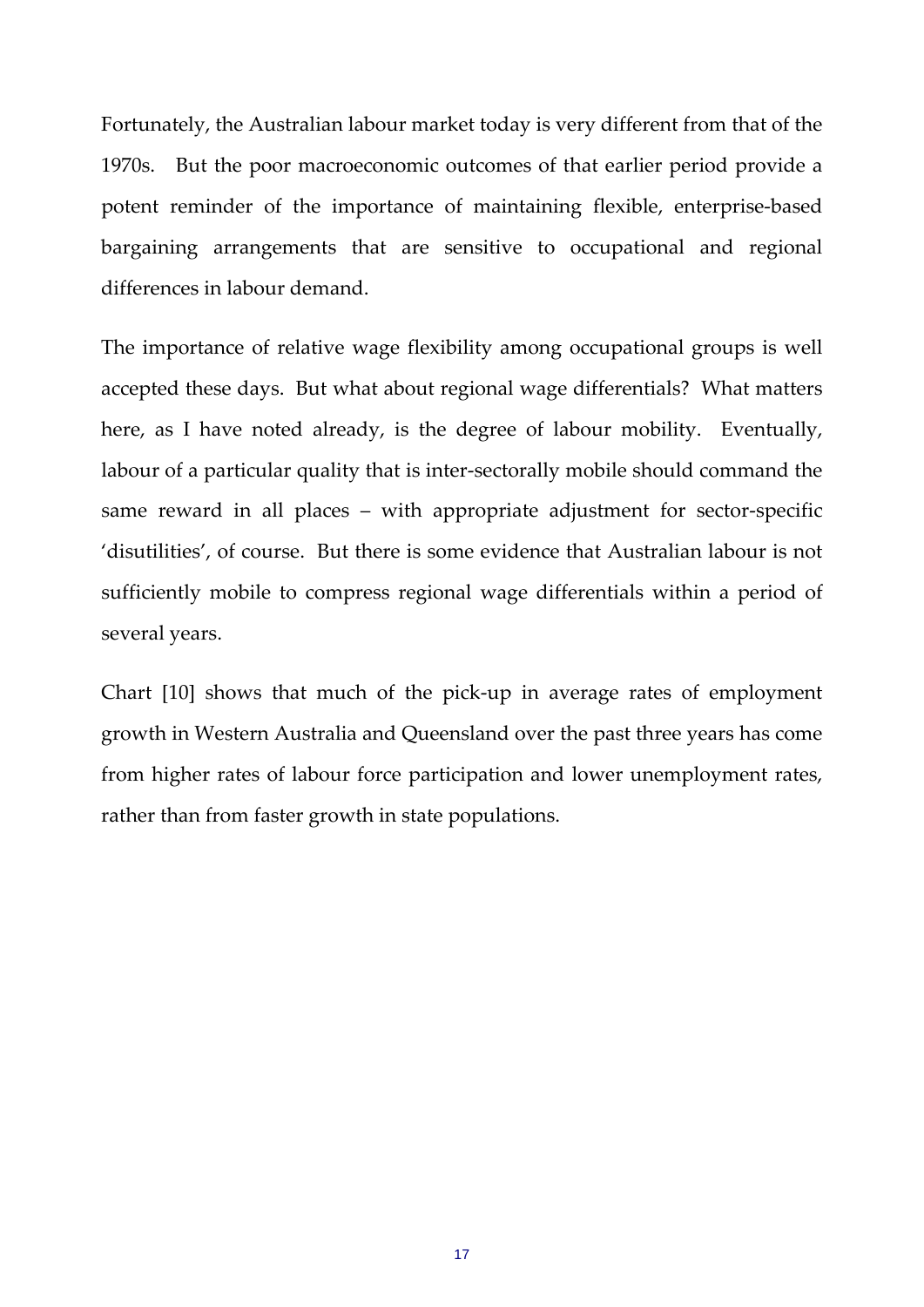## Chart [10]: Sources of employment growth



Source: ABS Catalogue Number 6202.0 and Treasury.

Chart [11] looks closer at the sources of population growth in the resource‐rich states.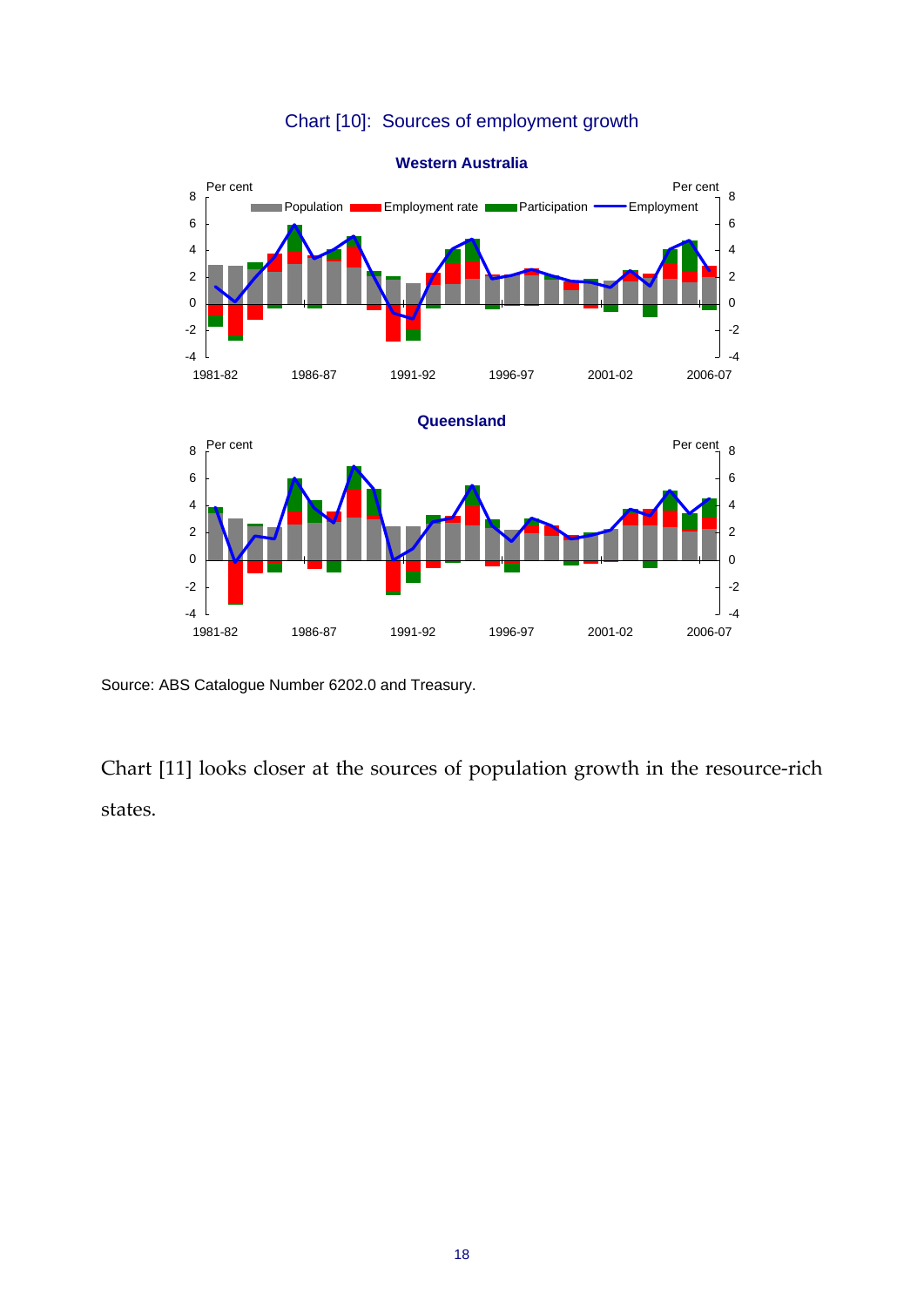#### Chart [11]: Sources of population growth



#### **Western Australia**

Natural population increase, as you would expect, has not changed significantly in recent years, although there may be some upward drift observable in Queensland. The other two components  $-$  net interstate migration and net overseas migration — are more interesting. In Western Australia, the net inflow of people from other states appears to have increased, but it is still only a small component of total population growth. In Queensland, which traditionally has had a higher net interstate migration inflow, there has been no step‐up in growth in recent years. For both Western Australia and Queensland, the net

Note: These Net Overseas Migration estimates contain a break in time series. Estimates for September quarter 2006 onwards use an improved methodology and are not comparable with Net Overseas Migration estimates from earlier periods. Differences between total growth and the sum of natural increase and net migration between census years are due to intercensal discrepancy. Source: ABS Catalogue Number 3101.0.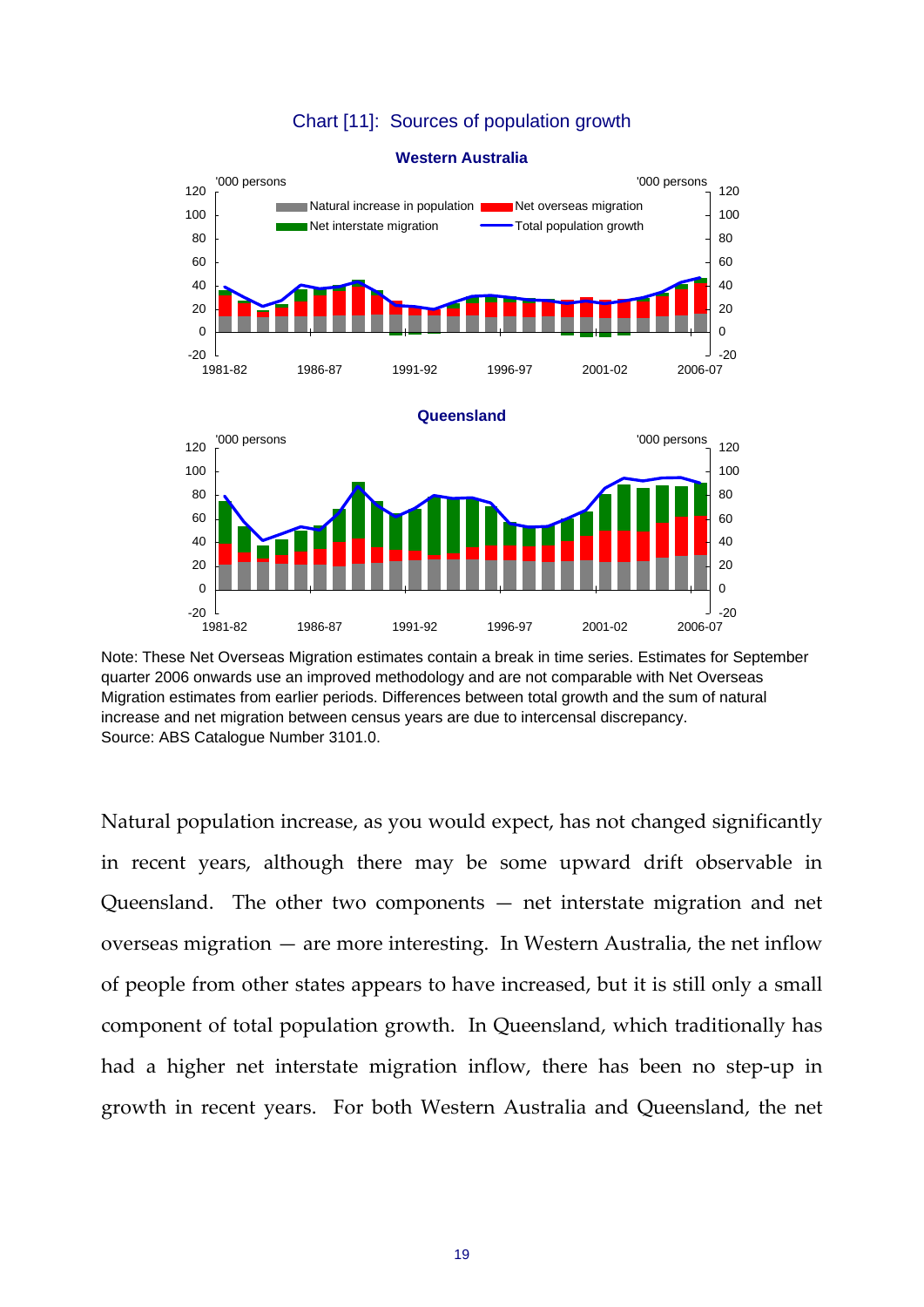overseas migration inflow, however, does appear to have increased in recent years. This trend is also evident in other states.

The low sensitivity of interstate migration flows to the wage growth that we have seen in Western Australia and Queensland might seem surprising. But the decision to move interstate is based on many factors, of which the remuneration opportunity is only one.

To date, net overseas migration seems able to respond more quickly to employment opportunities. The immigration programme provides mechanisms by which particular skills can be targeted. And it might be easier to encourage immigrants to consider settling in areas where labour is needed than it is to induce an established Australian resident to move interstate.

Labour market outcomes in the various states are summarised in Chart [12] which shows combinations of wage price inflation and unemployment rates for the resource states of Queensland and Western Australia and for the rest of the country. The former are now experiencing higher wage growth and lower unemployment rates than the rest of the country, a reversal of the situation a decade ago.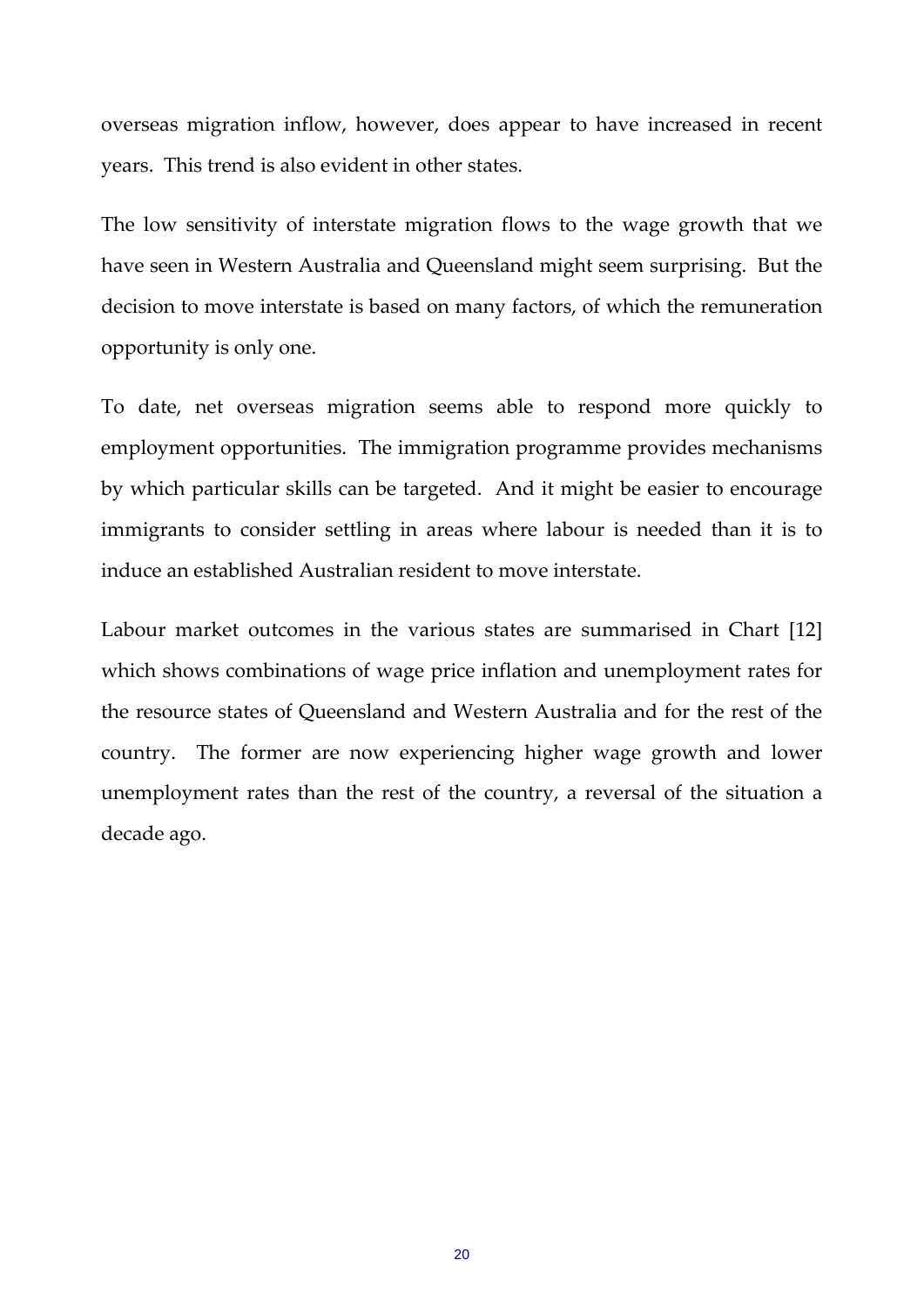

Source: ABS Catalogue Numbers 6202.0 and 6345.0.

Labour market flexibility, then, is quite important to the operation of monetary policy when the economy is hit by a large terms‐of‐trade shock. But even when labour markets are very flexible, there remains a significant risk for monetary policy; specifically, that a large increase in wages hoists the anchor on inflation expectations.

Before moving on from a consideration of labour market matters, it is worth noting that labour market impacts would be equally challenging for macropolicy if global price increases were reflected in the \$A prices of our imports rather than our exports. As we saw in the mid-1980s, in this case, it is importcompeting producers – encouraged by a depreciating nominal exchange rate – who have the capacity to pay higher wages to attract labour. Many of you will recall that the Government of the time was concerned to ensure – through both fiscal policy and the prices and incomes Accord with the trade union movement – that the *nominal* exchange rate depreciation was also a *real* exchange rate depreciation.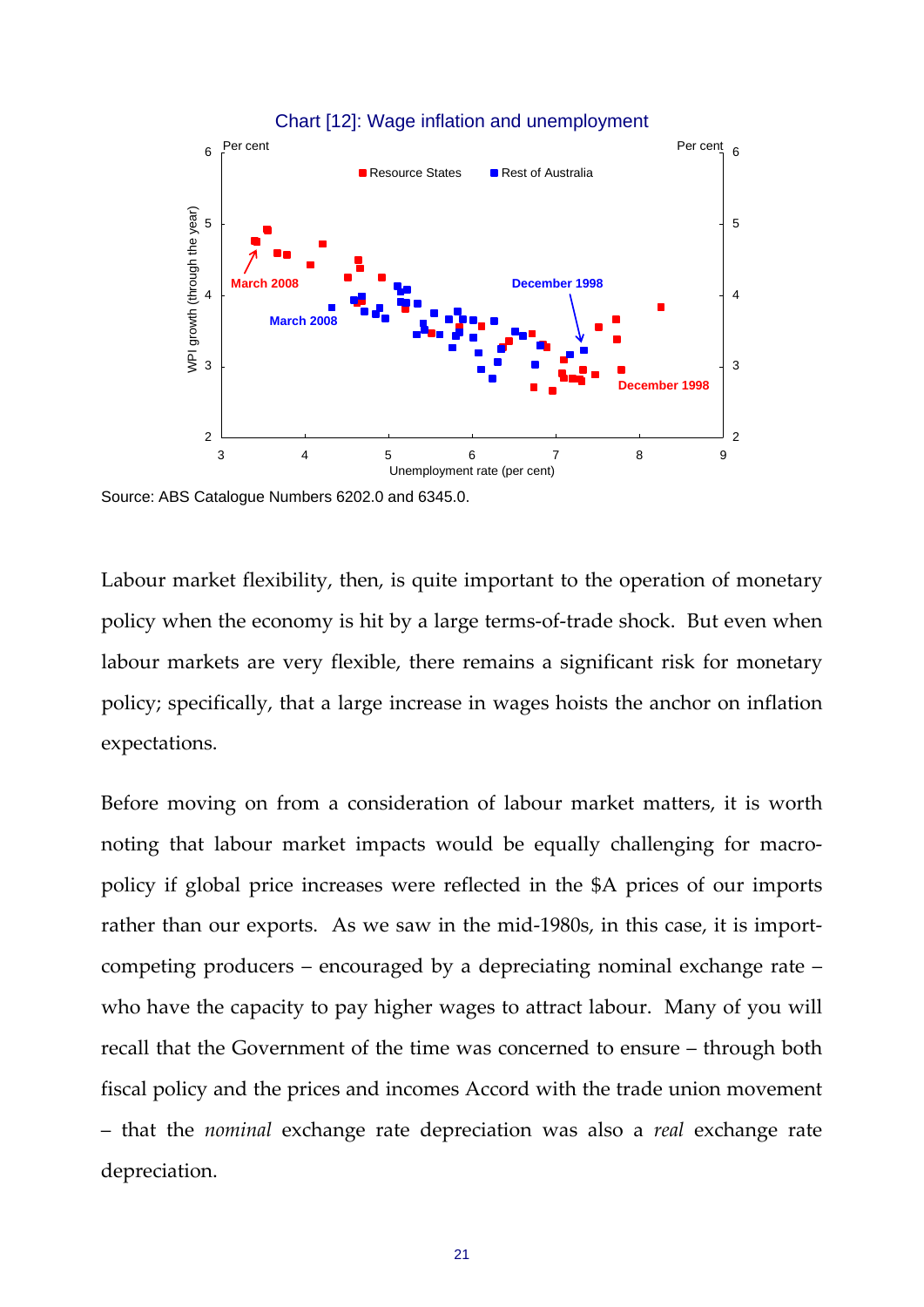In the case of an increase in export prices, the induced increase in \$A wages adds to the real exchange rate appreciation, of which the nominal appreciation is also a part. The real exchange rate appreciation is an important shock absorber, attenuating both the macroeconomic and structural consequences of the terms‐ of-trade improvement.<sup>[7](#page-21-0)</sup> Monetary policy plays an important role here in determining, at least in the short run, how much of the real exchange rate appreciation occurs through the nominal exchange rate, and how much occurs through an increase in the domestic primary factor cost base.

#### **7. REAL INCOME AND SUBSTITUTION EFFECTS**

There are also complex income and substitution effects to consider. And these can be, from a macroeconomic policy perspective, by far the most important.

When \$A export prices increase there is an addition to national income. The associated exchange rate appreciation also reduces the price of imports relative to domestically produced goods and services, encouraging demand substitution away from domestic product. As discussed in my presentation to this group three years ago, these attenuating exchange rate effects can be quite substantial. Even so, it will generally be the case that the net impact on domestic demand of an increase in the global prices of our exports is positive.

<span id="page-21-0"></span><sup>&</sup>lt;sup>7</sup> Gruen and Dwyer (1995) show that, if the real exchange rate appreciation is sufficiently large, the net impact of an increase in the terms of trade on domestic inflation (especially after taking account of the lower prices of imports and 'importables' included in the consumption basket) is negative. Gruen, D. and Dwyer. J (1995), *Are terms of trade inflationary?*, Reserve Bank of Australia, Research Discussion Paper (RDP 9508), November.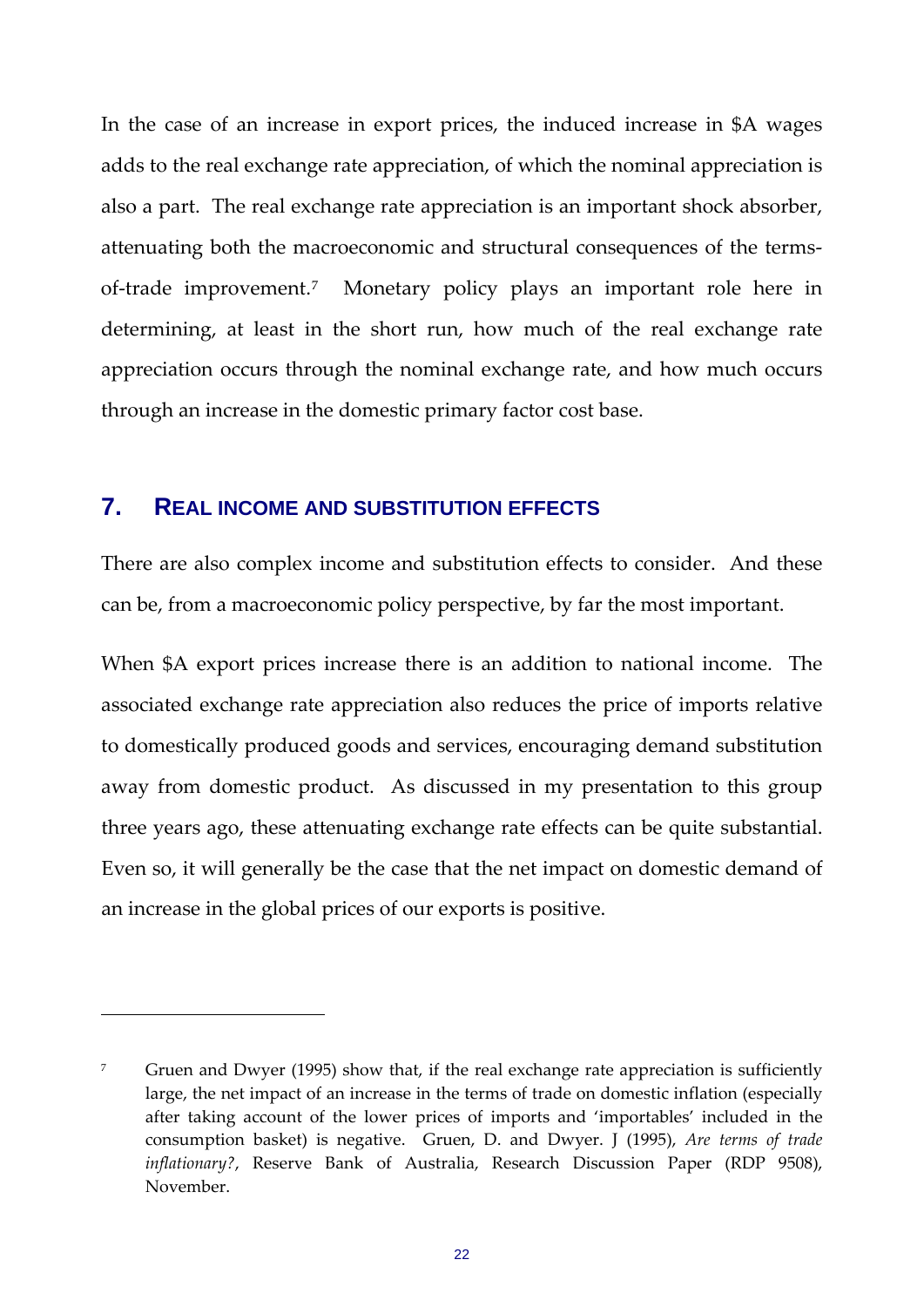When import prices increase, there are both income and substitution effects impacting on the demand for domestic product also. Two income effects – one positive and the other negative – need to be considered. First, producers of import-competing product benefit from an increase in real income. And second, consumers of imports suffer a real income reduction. It is necessarily the case that the second effect is the larger; that is, overall, there is a negative real income effect. On the other hand, there is a positive substitution effect: as the relative price of imports rise, consumers switch to domestic product. It is conceivable that this positive substitution effect dominates the negative real income effect. However, when the imports that are increasing in price are things like food and energy, I would say that such an outcome is extremely improbable.<sup>[8](#page-22-0)</sup> Thus, economies that are large net importers of these products are experiencing strongly negative real income shocks that should be expected to have a negative impact on the demand for domestic product, notwithstanding some degree of positive demand substitution.

This is why some analysts suggest that an increase in import prices should be treated as a 'negative supply shock', and argue that it would be inappropriate to tighten monetary policy in response: in such circumstances, the real macroeconomic consequences of achieving price stabilization in some short‐term time period will be unacceptably high.

<span id="page-22-0"></span><sup>&</sup>lt;sup>8</sup> Note that in Slutsky-Hicks terms, what matters here is the degree of (compensated) substitutability between the imports that are increasing strongly in price and 'aggregate' domestic product.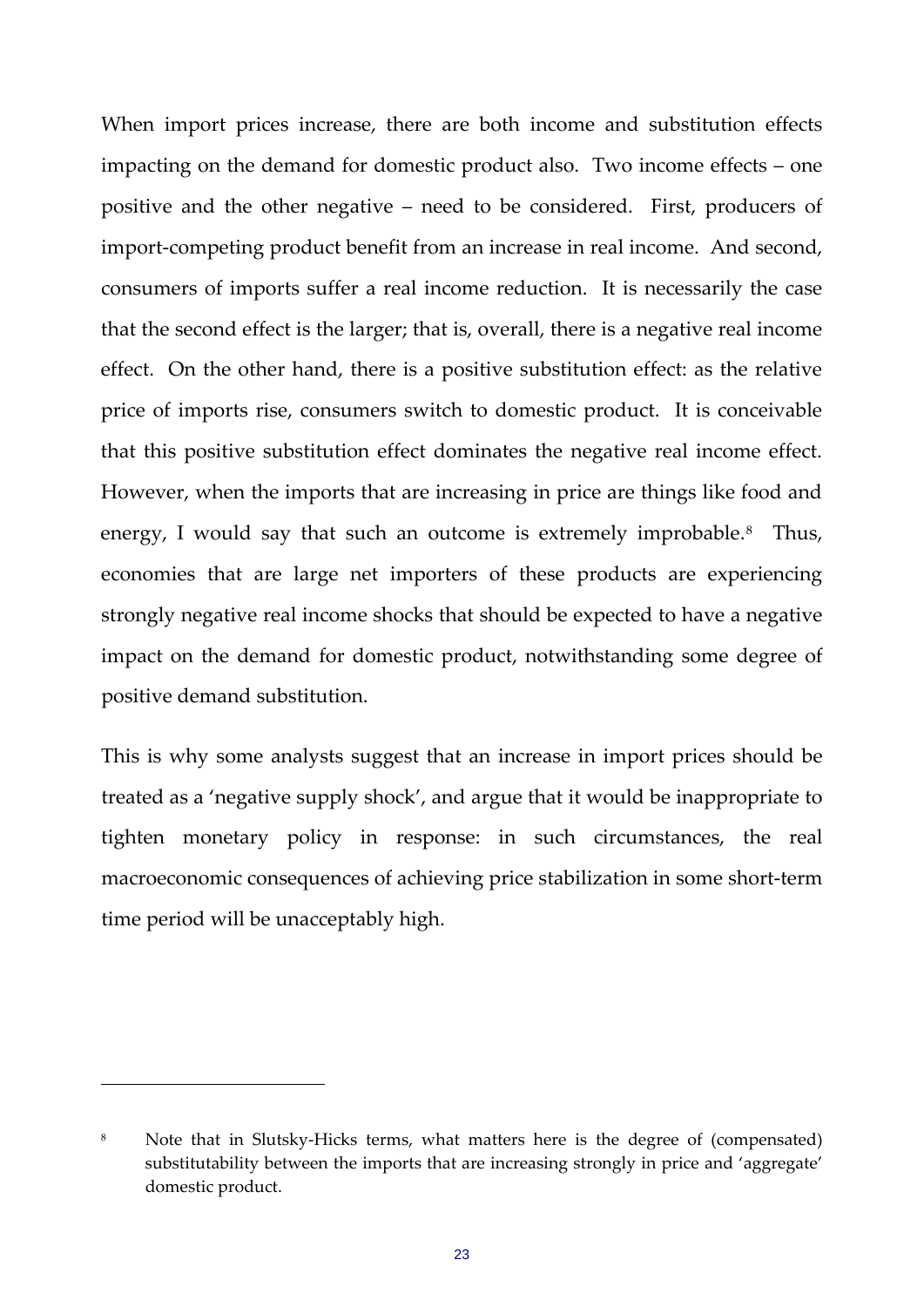But when it is export prices that are increasing, we do not have a negative supply shock; rather, we have a positive demand shock. The implications for macroeconomic policy are quite different.

### **8. IS IT TIME TO DITCH OUR INFLATION TARGETING REGIME?**

In summary, from an Australian economy perspective, the global increase in food and energy prices is best thought of as an export price shock, evident in a substantial increase in our terms‐of‐trade. That shock is producing an increase in income that is contributing to strong domestic demand growth in an economy operating at close to full capacity. The size of the income effect is being offset to a significant, but not complete, extent by an appreciating \$A. This appreciation is also putting downward pressure on import prices, contributing directly and, through substitution effects, indirectly to a moderation in consumer prices. In these three ways, the exchange rate appreciation is helping to dampen the inflationary consequences of the higher terms-of-trade. What remains should not be thought of as the consequence of a negative supply shock; instead, it reflects a positive demand shock to the Australian economy. But there is no reason to think that it is the sort of shock that cannot be accommodated by the sensible implementation of our inflation targeting framework.

## **9. THE ROLE FOR FISCAL POLICY**

Fiscal policy can play a supportive role. Indeed, the *Charter of Budget Honesty Act 1998* mandates that it do so. The second of the 'principles of sound fiscal management' says that 'the Government is to ensure that its fiscal policy contributes to achieving adequate national saving and to moderating cyclical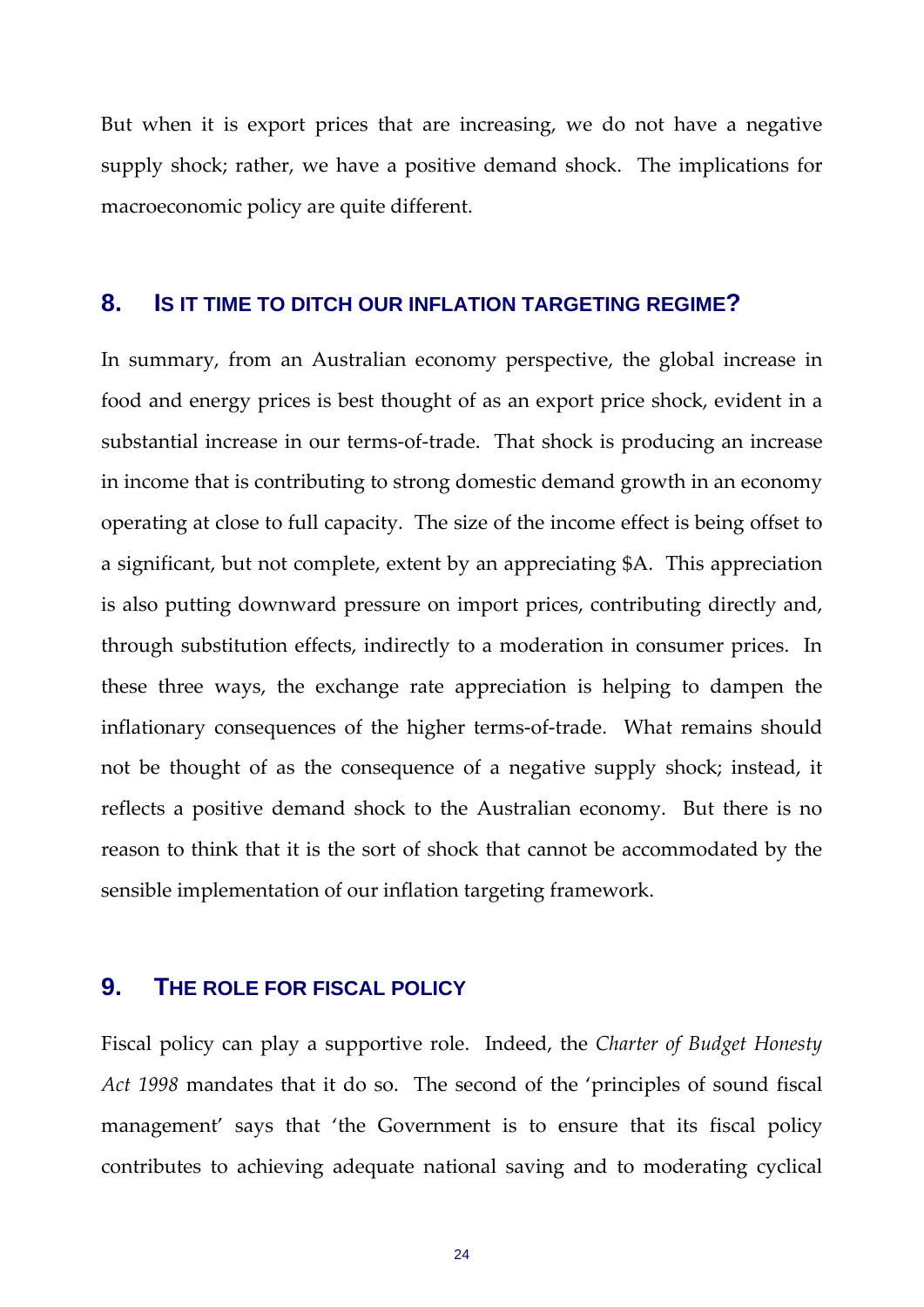fluctuations in economic activity, as appropriate, taking account of the economic risks facing the nation and the impact of those risks on the Government's fiscal position'.

As I have observed previously<sup>[9](#page-24-0)</sup>, ill disciplined fiscal policy can set up problems for monetary policy in two ways: by impacting the trajectory of consumer prices in a way that forces a monetary response or tests monetary policy credibility; or by generating destabilising volatility in the real economy through which the monetary transmission process operates. Disciplined fiscal policy, on the other hand, relaxes constraints on the effective operation of monetary policy. A credible, medium‐term fiscal strategy, in particular, provides room for an effective monetary policy.

On that earlier occasion, I noted that activist counter‐cyclical fiscal policy might be frustrated by lags of recognition, implementation and transmission. And its effectiveness might be compromised by Ricardian equivalence, the permanent income hypothesis or import leakages. I noted that these lags and questions of effectiveness pose real challenges for the use of counter‐cyclical fiscal policy. But I also noted that they do not rule out such use.

And, obviously, they do not rule out allowing the so-called automatic stabilisers to work. That's probably how the fiscal stance contained in this budget should be interpreted. With respect to the current year, 2007‐08, the *Pre‐Election Economic and Fiscal Outlook* (PEFO) published in the November 2007 election period estimated an underlying cash surplus of 1.3 per cent of GDP. Last week's

<span id="page-24-0"></span><sup>9</sup> Henry (2003), *Fiscal policy in Australia*, Address to the Australian Conference of Economists Business Symposium, Canberra, 2 October 2003, available at: <http://www.treasury.gov.au/contentitem.asp?NavId=&ContentID=699> .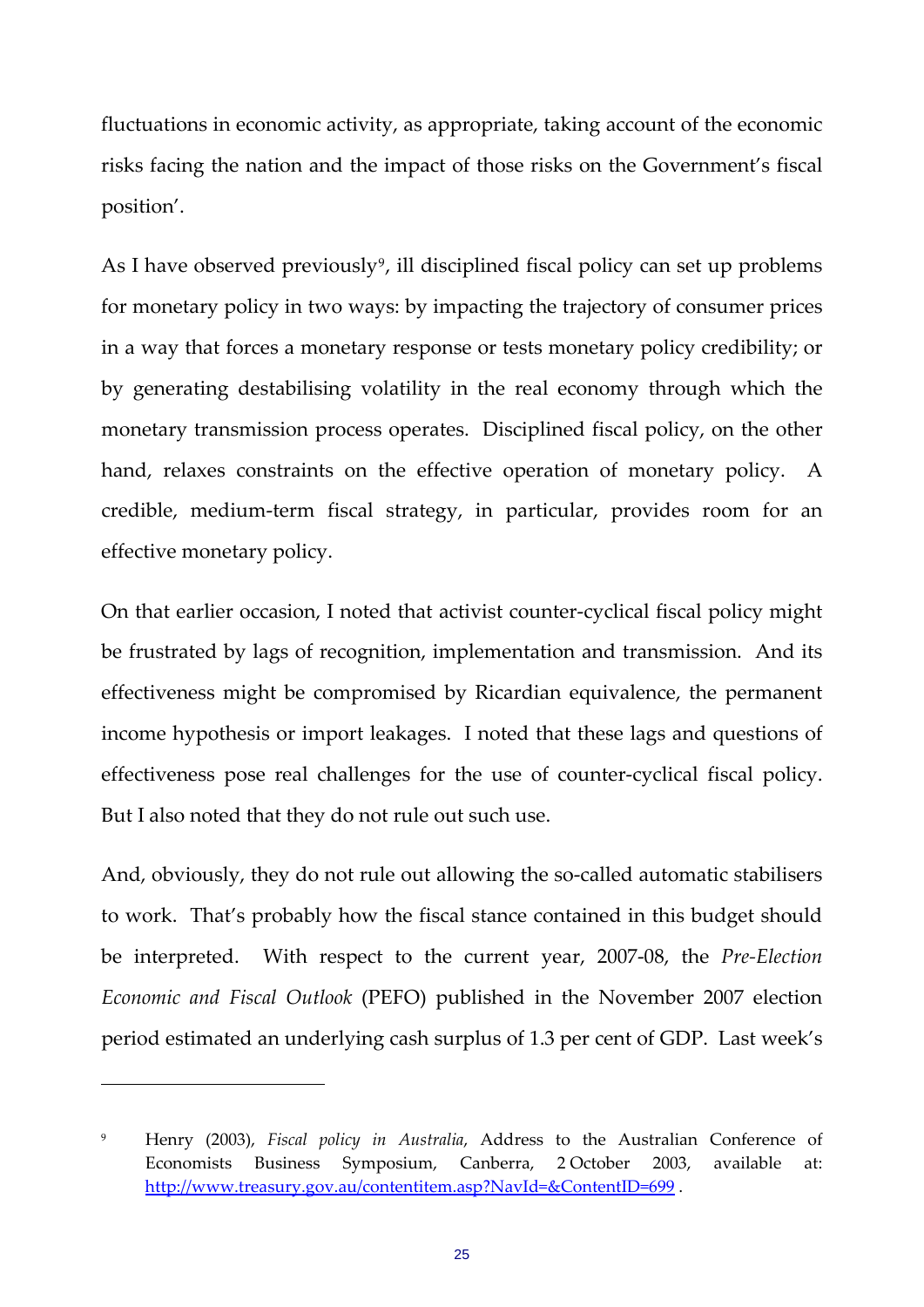budget reveals parameter and other variations since PEFO that would have added \$5.2 billion, or about 0.5 per cent of GDP, to the underlying cash balance. Of this, more than 0.3 per cent of GDP is additional tax revenue. Most of that upward revision to tax revenue has been 'saved', to achieve a 2007‐08 surplus estimated now to be 1.5 per cent of GDP. For the budget year, 2008-09, the government has targeted an underlying cash balance excluding tax revenue revisions of the same proportion of GDP – that is, 1.5 per cent. Adding the revisions to tax revenue since PEFO, the estimated surplus for 2008‐09 is 1.8 per cent of GDP.

As all of you would know, that figure of 1.8 per cent of GDP does not include Future Fund earnings. If those were included, in order to obtain a consistent historical series, the forecast cash surplus would be 2.1 per cent of GDP – the largest budget surplus as a proportion of GDP since 1970‐71.

#### **10. STRUCTURAL POLICY REQUIREMENTS**

I will conclude with some remarks on structural policy requirements. I've already emphasised the critical importance of labour market flexibility in present macroeconomic circumstances. But, important as that is, it is only one element of a much larger set of structural policy requirements if this terms‐of‐ trade boom, unlike several that have preceded it, is to have a happy ending. And while our current labour market arrangements are in pretty good shape, it is unfortunately the case that in many other areas the structural reform task is still in front of us.

In presenting the Ian Little Memorial Lecture in Melbourne in March I emphasised the need for policy makers to develop institutional arrangements to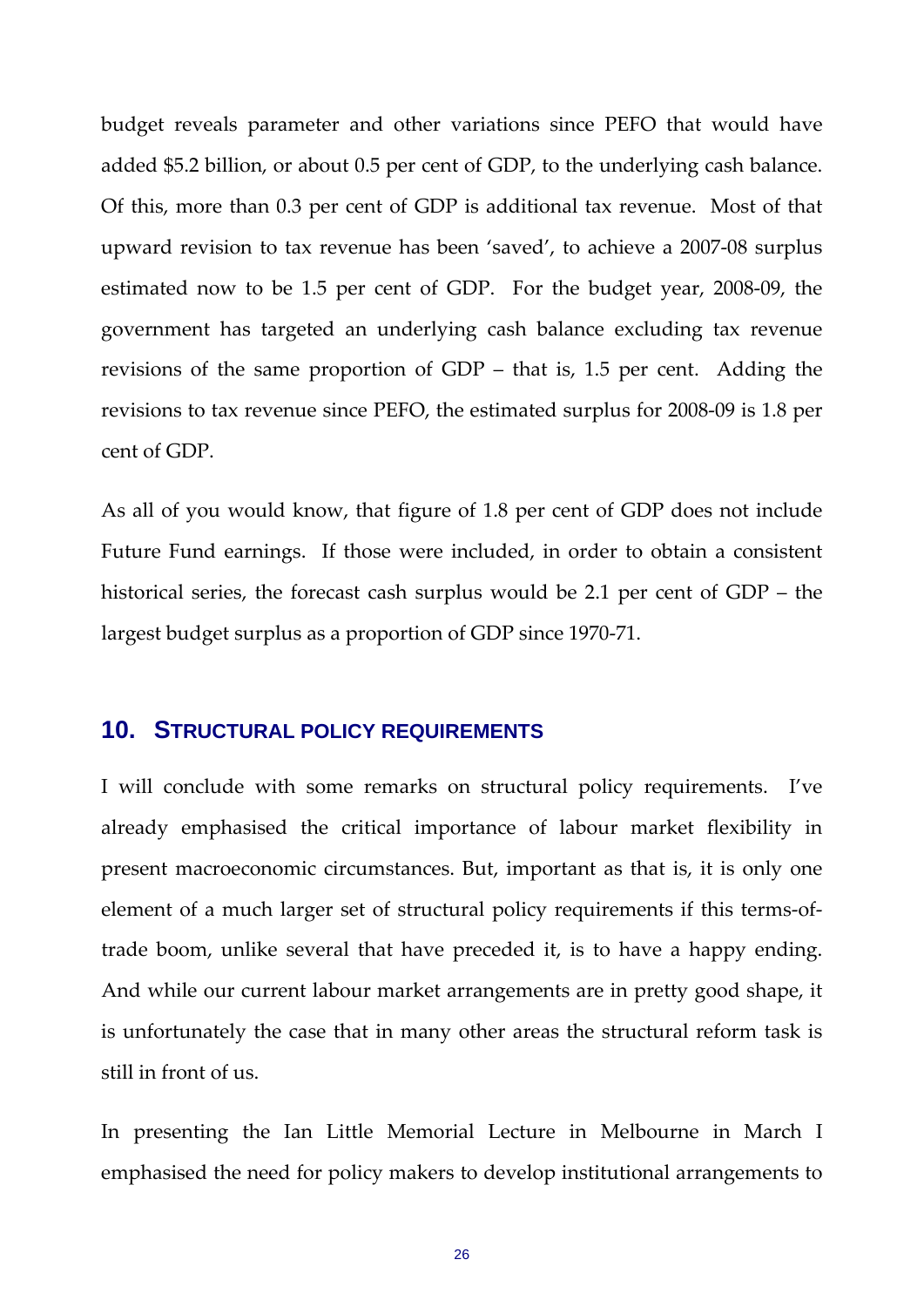support the operation of efficient markets and, in particular, to allow the price mechanism to determine the allocation of our scarce resources. I illustrated the argument with some observations about the Soviet‐style arrangements presently operating to allocate water in this driest inhabited continent on earth. And, as on other occasions, I noted that the most significant obstacle to structural policy reform is a political sensitivity – intolerance even – to the logic of markets.

With the extraordinarily rich COAG agenda being developed by Australian governments this calendar year there is cause for being optimistic that this will be a relatively enlightened period for microeconomic reform.

But consider this.

In 1992, COAG agreed to a notional road user charge for heavy vehicles. The charge was struck at an initial level of 18 cents per litre of diesel and collected as a notional component of the diesel excise, which was then around 26 cents a litre and subject to periodic indexation in line with the CPI. COAG agreed that the charge would be reviewed periodically by the National Road Transport Commission (NRTC), now the National Transport Commission (NTC). By 2000, the diesel fuel excise had been indexed to 44 cents a litre. With the introduction of the GST in that year, the Howard Government decided that the notional road user charge should be the total effective excise payable by heavy vehicle operators. Acting on the NRTCʹs second determination, the Government increased the notional road user charge to 20 cents a litre. And it then introduced arrangements so that the difference between the 44 cents a litre excise and the notional road user charge was refunded.

Thus, in 2000 the effective diesel excise payable by heavy vehicle operators was cut from around 44 cents a litre to 20 cents a litre, all of which represented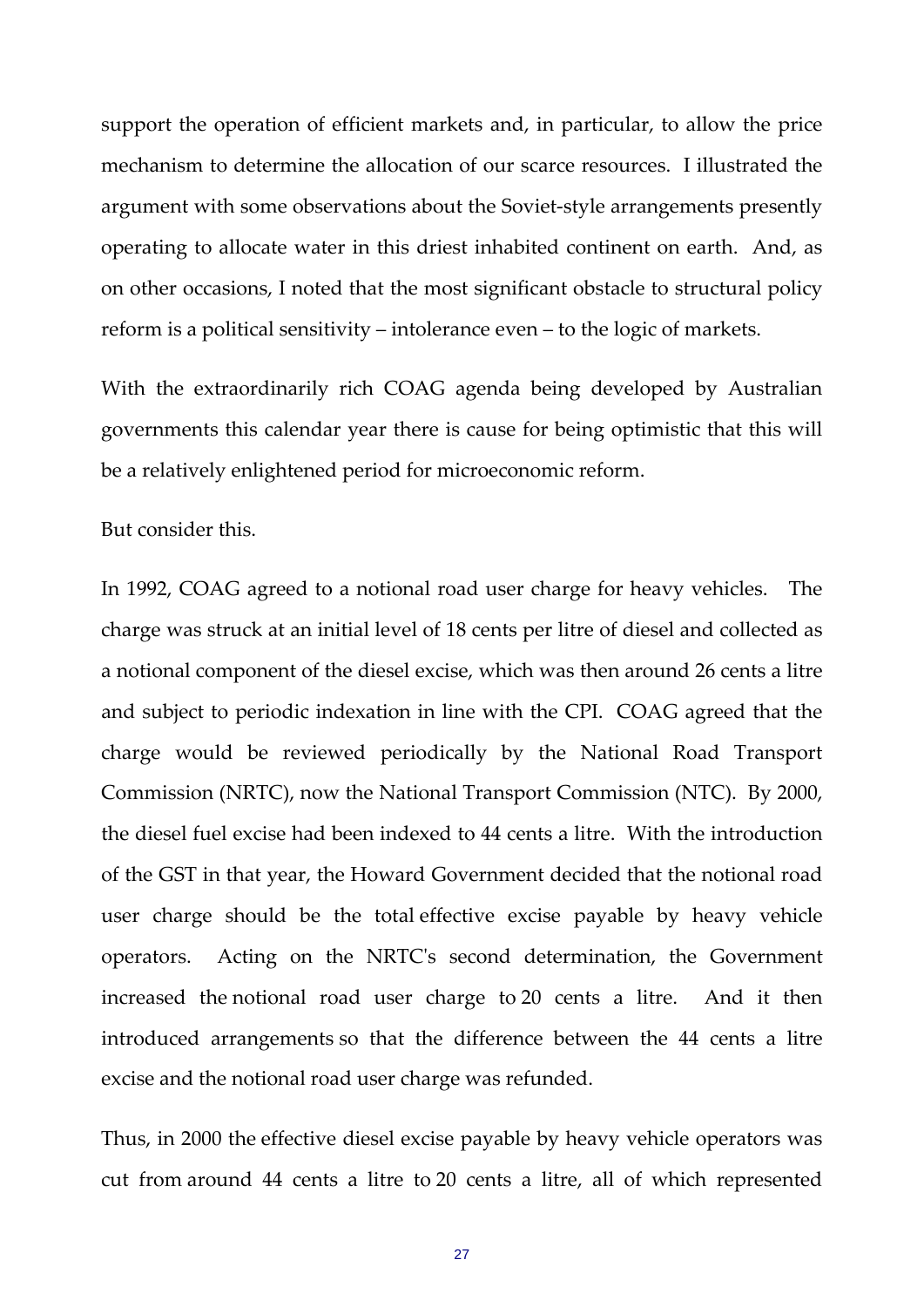a notional road user charge. In March 2001, automatic fuel excise indexation was terminated, the fuel excise rates were cut by 1.5 cents per litre, and the roaduser charge was cut from 20 cents a litre to 19.633 cents per litre.

In 2005, the NTC completed its third determination. It found that the road user charge should be increased (from 19.633 cents a litre to 22.1 cents a litre). That recommendation was not endorsed by the former Government.

Instead, in 2007 COAG directed the NTC to undertake a new determination. The NTC recommended that the road user charge be increased to 21 cents per litre, along with a range of changes to registration charges.

On 29 February 2008, the Australian Transport Council (comprising State, Territory and Commonwealth Transport Ministers) endorsed the NTC recommendations. And on 13 March 2008, the Rudd Government tabled a regulation in the Parliament to implement the increase in the road user charge with effect from 1 January 2009.

But on Wednesday of last week, following the Budget, and before the Leader of the Opposition had delivered his speech in reply, Opposition Senators disallowed the regulation.

This should have been front page news. But it wasn't. In fact, I have been able to find only one reference to it in the nation's print media: a tiny side‐bar piece of 52 words with an AAP by‐line buried on page 26 of Friday's *Australian Financial Review*.

The road user charge for heavy vehicles is not the most important structural policy matter likely to confront the nation's parliaments this year. But it would